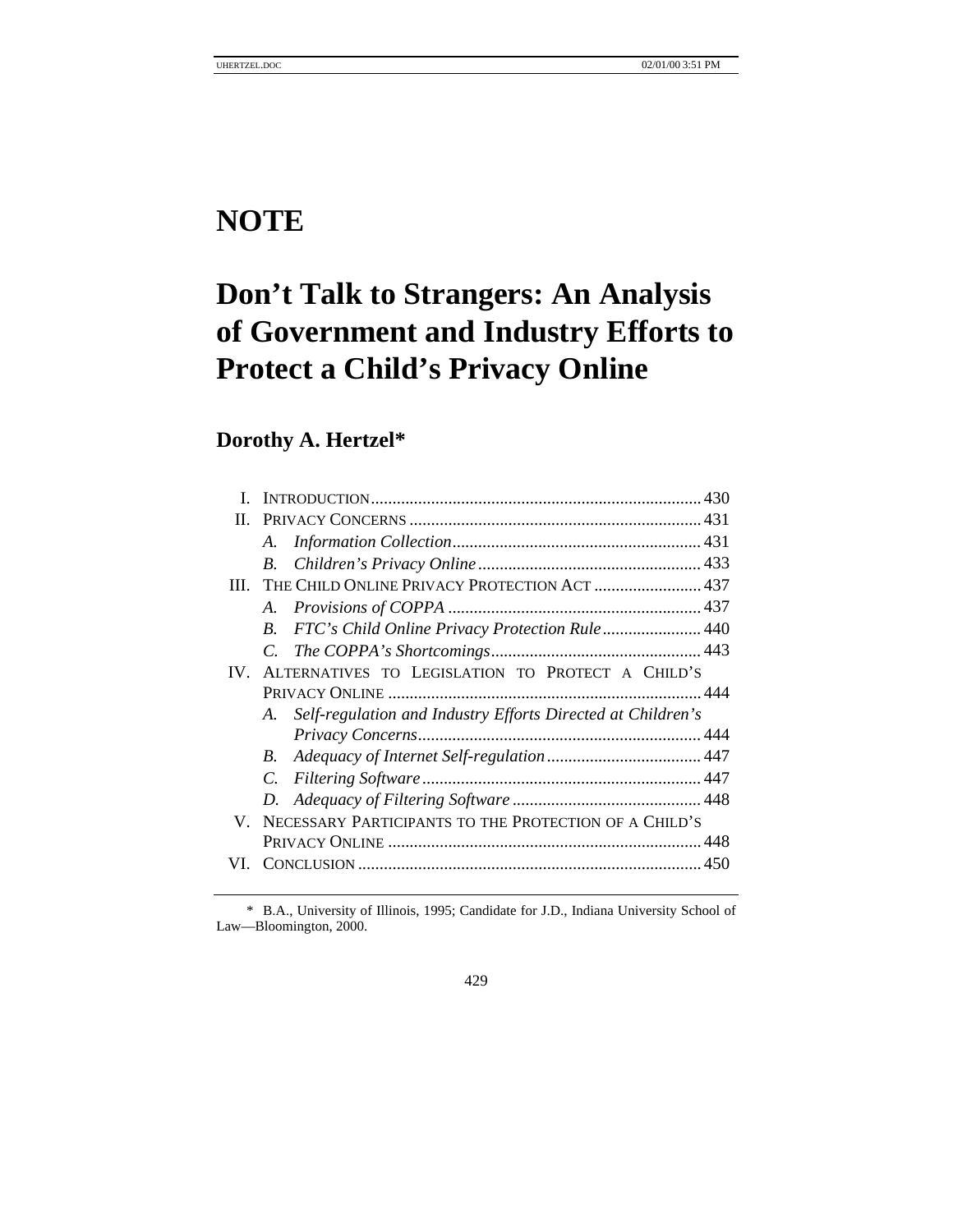#### I. INTRODUCTION

Statistics reveal that approximately sixty-four million adults in the United States use the Internet.<sup>1</sup> Studies also indicate that nearly two-thirds of children have used the Internet.<sup>2</sup> In addition to being a valuable tool to those who use it, the Internet has created unique concerns for users, Internet providers, and lawmakers. Protecting a user's privacy while online is one such concern. A practice that implicates this concern is the collection, storage, and sale of an online user's personal information without that user's knowledge or consent. Such a practice is commonplace in the Internet world. A Federal Trade Commission (FTC) investigation of 1402 Web sites in 1998 revealed that ninety-two percent of those Web sites collected personal information from their users, yet only a fraction notified the user on how that information would be used.<sup>3</sup> The relative ease with which Web sites collect personal information from online users is disconcerting. In fact, the Internet is said to have the "capacity to be the most effective data-collector in existence." 4 The practice of collecting and releasing or selling an online user's information becomes particularly troublesome when the user is not an adult but rather a child. Unfortunately, studies indicate that the solicitation of a child's personal information is dangerously common.<sup>5</sup>

Given that children are signing onto the World Wide Web (Web) in increasing numbers, how to protect a child's privacy online is at the forefront of the "privacy" discussion. As a result, both the Internet industry and lawmakers focused their recent efforts to curb the widespread practice. The Internet industry has made conscious efforts aimed at protecting a child's privacy online.<sup>6</sup> These efforts include requiring that Web site operators post a privacy policy. Recently, big players in the Internet industry have created an informational Web site to alert parents about the

<sup>1</sup>*. See Almost 65 Million Americans Online* (visited Jan. 29, 2000) <http://cyberatlas. internet.com/big\_picture/geographics/article/0,1323,5911\_150971,00.html>.

<sup>2</sup>*. See Parents Lack Skills to Supervise Children Online* (visited Jan. 29, 2000) <http:// cyberatlas.internet.com/big\_picture/demographics/article/0,1323,5901\_164711,00.html>.

<sup>3.</sup> *See* FTC, *Privacy Online: A Report to Congress* at 19 (visited Jan. 29, 2000) <http://www.ftc.gov/reports/privacy3/priv-23a.pdf> [hereinafter *Report to Congress*].

<sup>4.</sup> Susan E. Gindin, *Lost and Found in Cyberspace: Informational Privacy in the Age of the Internet*, 34 SAN DIEGO L. REV. 1153, 1164 (1997).

<sup>5</sup>*. See* FTC, *Public Workshop on Consumer Privacy on the Global Information Infrastructure* at IV.A. (visited Jan. 29, 2000) <http://www.ftc.gov/reports/privacy/ privacy1.htm> [hereinafter *Staff Report*].

<sup>6</sup>*. See* Greg Miller, *Firms to Set Standards for Online Privacy*, L.A. TIMES, June 20, 1999, at D1; *Internet Privacy Alliance Recommends New Guidelines*, COMM. DAILY, June 20, 1999, at 4.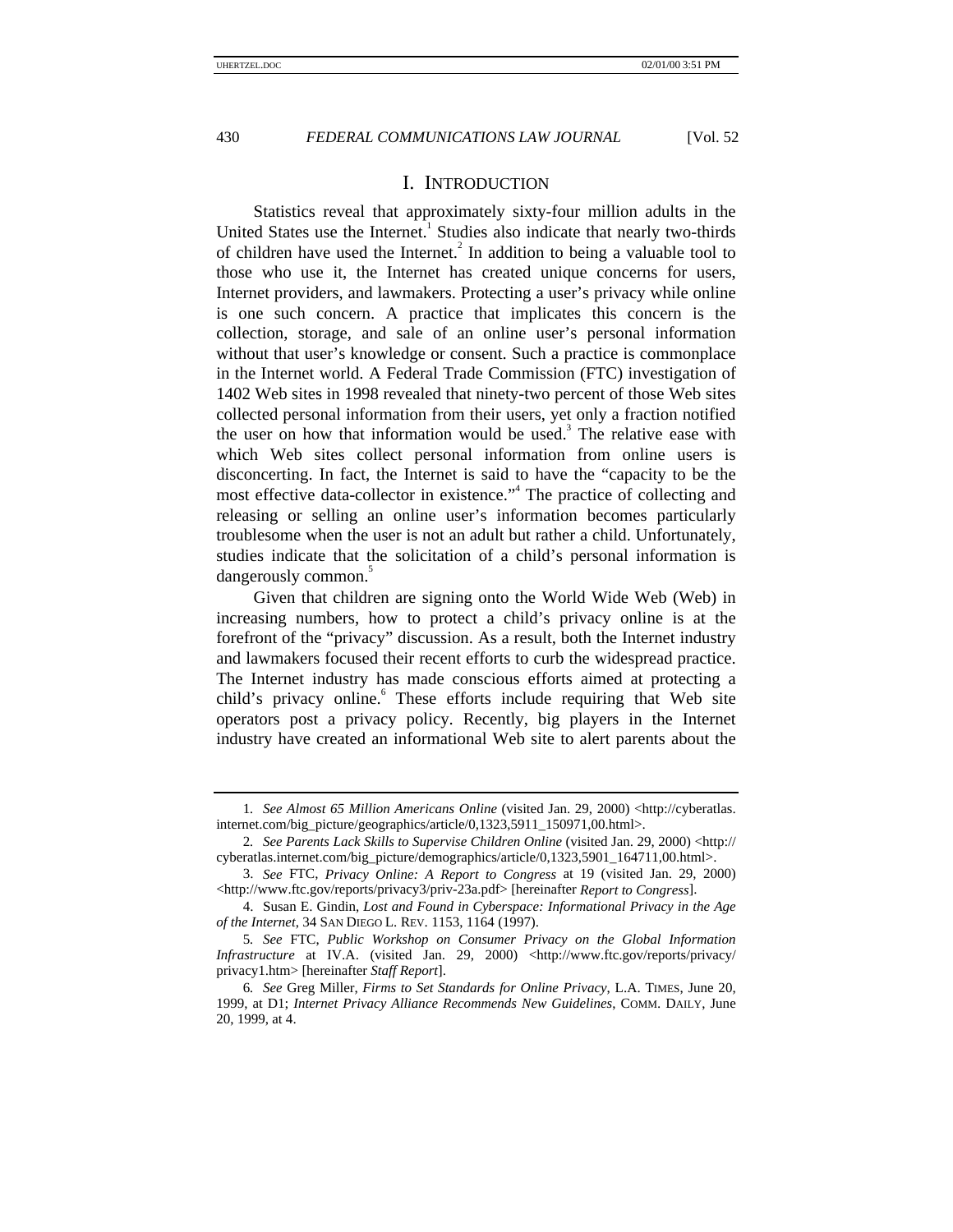dangers of their children roaming the Internet without supervision.<sup>7</sup> In November 1998, Congress enacted the Child Online Privacy Protection Act (COPPA), which governs online information collection from children under thirteen years of age.<sup>8</sup> Pursuant to COPPA, the FTC issued a rule implementing the requirements of the legislation.<sup>9</sup> The rule will become effective in April  $2000$ <sup>10</sup> In addition to legislation and industry efforts, technological tools are currently available that block the transfer of personally identifiable information from the user to the computer.

Attempts to address the matter of a child's privacy online raise the question: Who is in the best position to properly and effectively protect a child's privacy online? This Note attempts to answer this question. Part II discusses the privacy concerns raised by both adults and children online. Part III discusses the recently enacted COPPA and the FTC's Rule implementing the legislation and whether such legislation will prove effective in protecting children online. Part IV discusses the role of the Internet industry in protecting children online and the value of technological tools available to protect against the unwanted solicitation of a child's personal information. After concluding that neither the government nor the Internet industry are in a sound position to secure children's privacy online, Part V proposes the necessary element to ensure that children can enjoy the benefits of the Internet safely.

#### II. PRIVACY CONCERNS

#### *A. Information Collection*

The Internet is unique among other communications mediums in the "variety and depth of personal information generated by its use."<sup>11</sup> The majority of personal information collected online is gathered by Web sites in one of two ways. First, a Web sites collect the user's personal information without the user's knowledge.<sup>12</sup> A user browsing the Web provides the Web site with certain personal information each time that person visits a site.<sup>13</sup> By leaving an "electronic marker" at each site or page that they visit, the user unknowingly provides information to the Web site

<sup>7.</sup> *See GetNetWise* (visited Jan. 29, 2000) <http://www.getnetwise.org>.

<sup>8.</sup> *See* 15 U.S.C.A. § 6501 (1998).

<sup>9.</sup> *See* 16 C.F.R. §§ 312.1-312.12 (1999).

<sup>10.</sup> *See id.*

<sup>11.</sup> *Staff Report*, *supra* note 5, at II.A.

<sup>12</sup>*. See id.*

<sup>13</sup>*. See* Mark E. Budnitz, *Privacy Protection for Consumer Transactions in Electronic Commerce: Why Self-Regulation Is Inadequate*, 49 S.C. L. REV. 847, 859 (1998).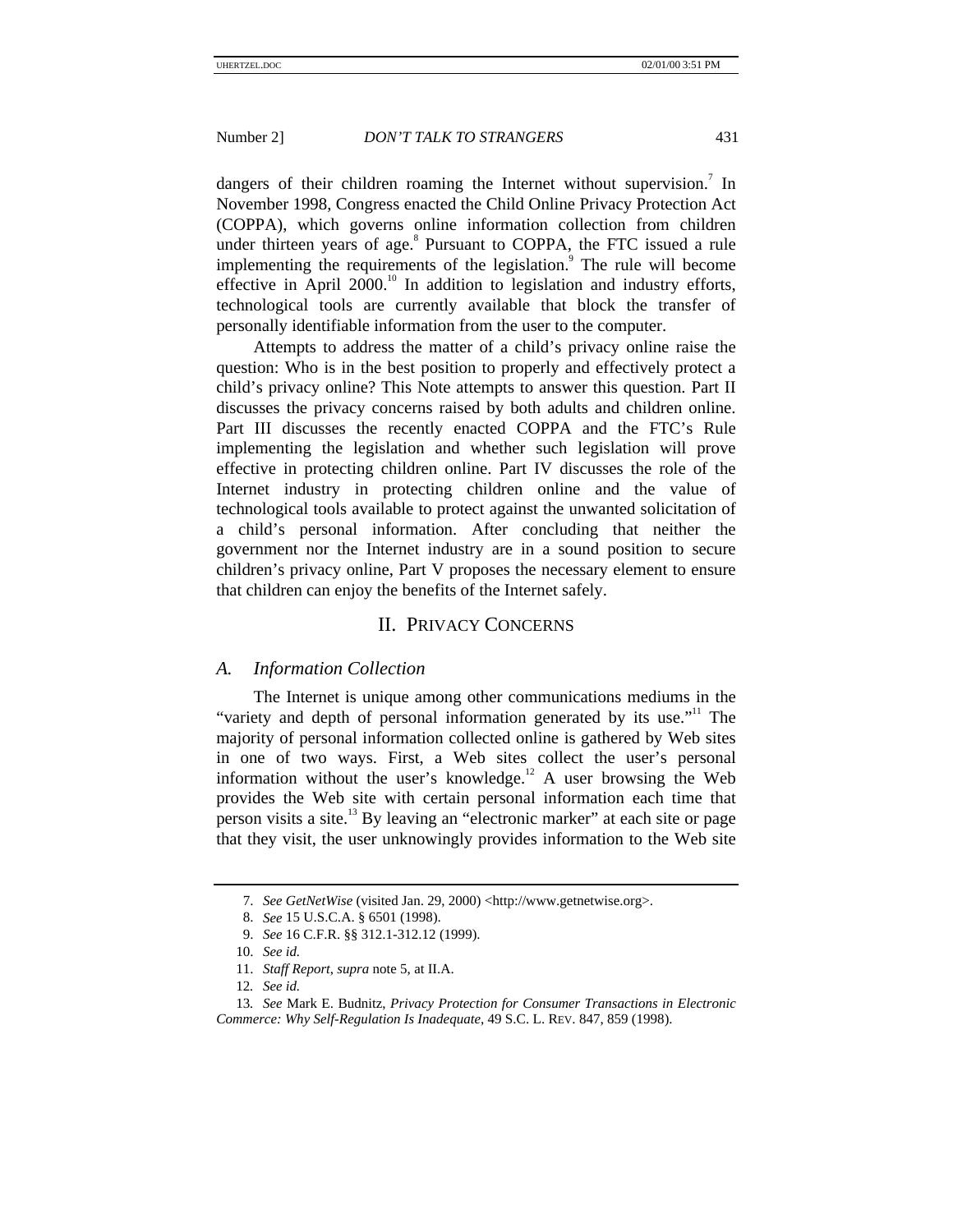that can be stored and reused.<sup>14</sup> Unbeknownst to the user, a Web site can then "'know' [a] users' e-mail addresses, the names of their browsers, the type of computer they are using, and the universal resource locator (URL), or Internet address, of the site from which they linked to the current site."<sup>15</sup>

Second, sometimes a user voluntarily discloses personal information to a Web site. For example, various Web sites require users to register in order to gain access or provide certain information in order to complete a purchase.<sup>16</sup> Web site may also provide incentives to the user to provide personal information.<sup>17</sup> Many users provide this information rather freely.<sup>18</sup> A survey conducted by Dr. Alan F. Westin revealed that 92% of online users were "concerned" and 67% of online users were "very concerned" about the possible misuse of their personal information online.<sup>19</sup> Despite express concerns, however, surveys reveal that users do not refuse to provide personal information to requesting Web sites and rarely do they provide false information. For example, a study conducted by the Boston Consulting Group revealed that only 42% of online consumers refuse to provide information to requesting Web sites and only 27% provide false information to those sites. $^{20}$ 

There are other ways to track a user's online activities. New methods demonstrate the ease with which technology can be used to facilitate the collection of personal information. In 1999, Intel released its new Pentium chip labeled with a unique identifying number that could be used to track an online user's activity.<sup>21</sup> Additionally, it was discovered that certain Microsoft operating systems attached the computer's serial number to documents or spreadsheets created by the user. $^{22}$ 

The dangers and concerns do not arise with the mere collection of personal information. Instead, the concerns surround how this information is later used. Information, whether it is collected by the voluntary of unknowing online user, is often resold to marketers, $^{23}$  accessible to public

16. *See* Budnitz, *supra* note 13, at 859.

<sup>14</sup>*. See Staff Report*, *supra* note 5, at II.A.

<sup>15</sup>*. Id.* (footnote omitted).

<sup>17.</sup> *See id.*

<sup>18</sup>*. See id.* at 850.

<sup>19.</sup> *See* Alan F. Westin, *Personalized Marketing and Privacy on the Net: What Consumers Want*, PRIVACY & AM. BUS., Nov. 1999, at 7.

<sup>20</sup>*. See* Budnitz, *supra* note 13, at 850.

<sup>21.</sup> *See* Richard Raysman & Peter Brown, *Update on On-Line [sic] Privacy*, N.Y. L. J., Nov. 9, 1999, at 3.

<sup>22.</sup> *See id.*

<sup>23</sup>*. See* Gindin, *supra* note 4, at 1157; Budnitz, *supra* note 13, at 853.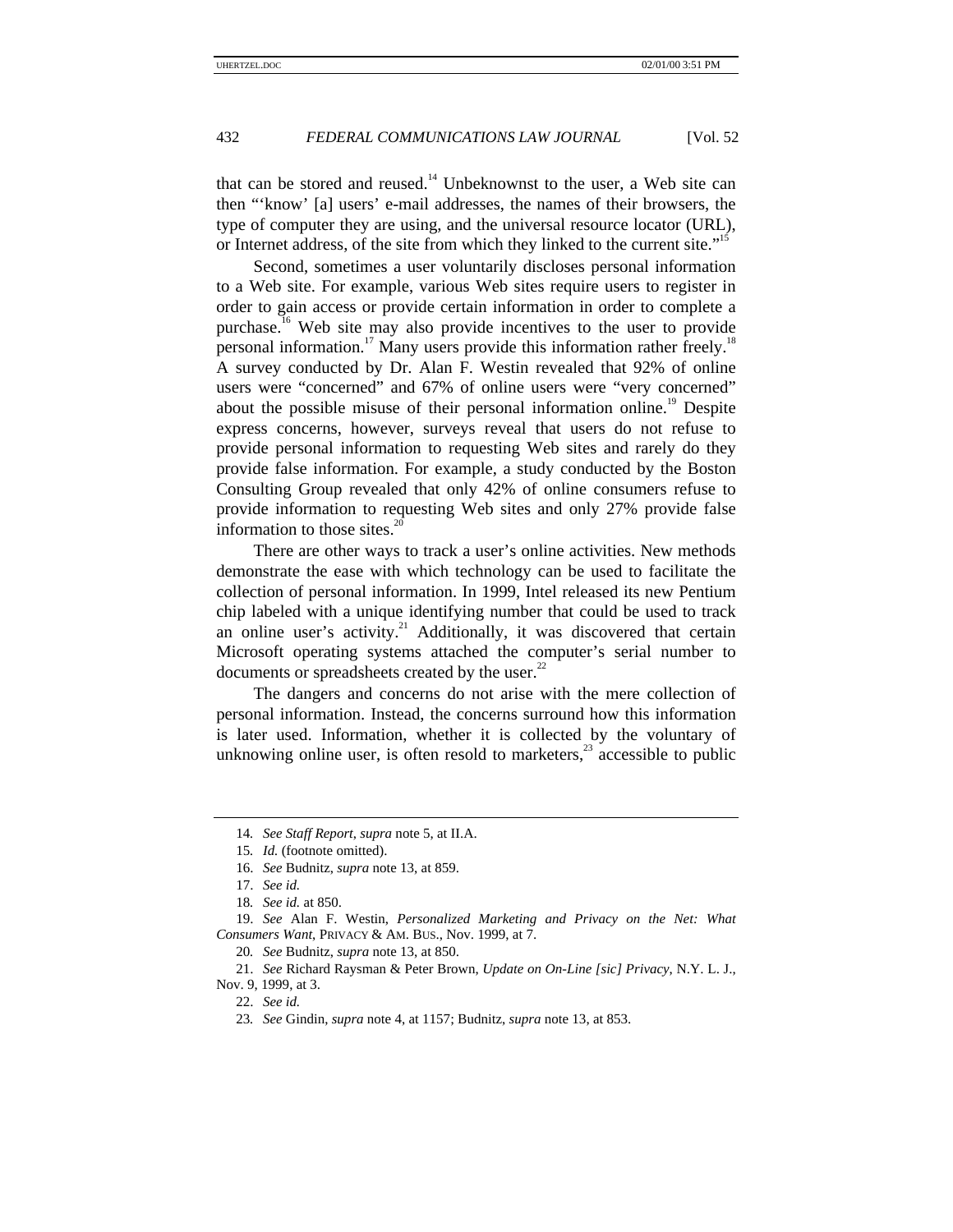online users,<sup>24</sup> or stored by Web sites for future use or sale.<sup>25</sup> The majority of online participants are unaware of these practices. A survey revealed that eighty-one percent of consumers "believe [that] [W]eb sites do not have the right to resell information about them to third parties."<sup>26</sup> What online users do not recognize is the value of their personal information to online marketers. A user's personal information enables an online marketer to personalize and tailor advertising to a particular individual. Because studies indicate that such advertising receives a more positive response than random ads sent to the online user, companies have a financial incentive to collect users' personal information.<sup>27</sup>

To aggravate the situation, a majority of Web sites fail to provide notice to users about how their personal information will be used.<sup>28</sup> In 1998, the FTC conducted a thorough examination of over fourteen hundred Web sites.<sup>29</sup> The investigation disclosed that nine out of ten Web sites collected personal information, $30$  while only a fraction of those Web sites provided the user with notice on how their personal information would be used.<sup>31</sup> More recently, a Georgetown study revealed that while the vast majority of Web sites collect personal information from consumers, about sixty-six percent of commercial Web sites posted a privacy policy.<sup>32</sup>

Despite marked concerns about privacy online, there is currently no legislation restricting the practice of collecting information from online users. In its 1998 report to Congress, the FTC stated that, as for adults, industry efforts looked promising and legislation was unnecessary.<sup>33</sup> However, in the same report, the FTC expressed concerns about children's privacy online. $34$ 

#### *B. Children's Privacy Online*

Studies reveal that the Web sites' practice of soliciting personal

32. *See Georgetown Internet Privacy Policy Study* (visited Jan. 29, 2000) <http://www.msb.edu/faculty/culnanm/gippshome.html>; Jeffrey D. Osterman, *Consumer Privacy and the Internet*, 570 PRACT. L. INST. 1113, 1118 (1999).

<sup>24</sup>*. See* Budnitz, *supra* note 13, at 859.

<sup>25</sup>*. See id.*

<sup>26</sup>*.* Budnitz, *supra* note 13, at 850.

<sup>27.</sup> A majority of Internet users indicated that they would be positive toward receiving ads tailored to their personal interests. *See* Westin, *supra* note 19, at 8.

<sup>28.</sup> *See Report to Congress*, *supra* note 3, at iii.

<sup>29.</sup> *See id.* at ii.

<sup>30</sup>*. See id.* at iii.

<sup>31</sup>*. See id.*

<sup>33.</sup> *See Report to Congress*, *supra* note 3, at iii.

<sup>34.</sup> *See id.* at i-ii.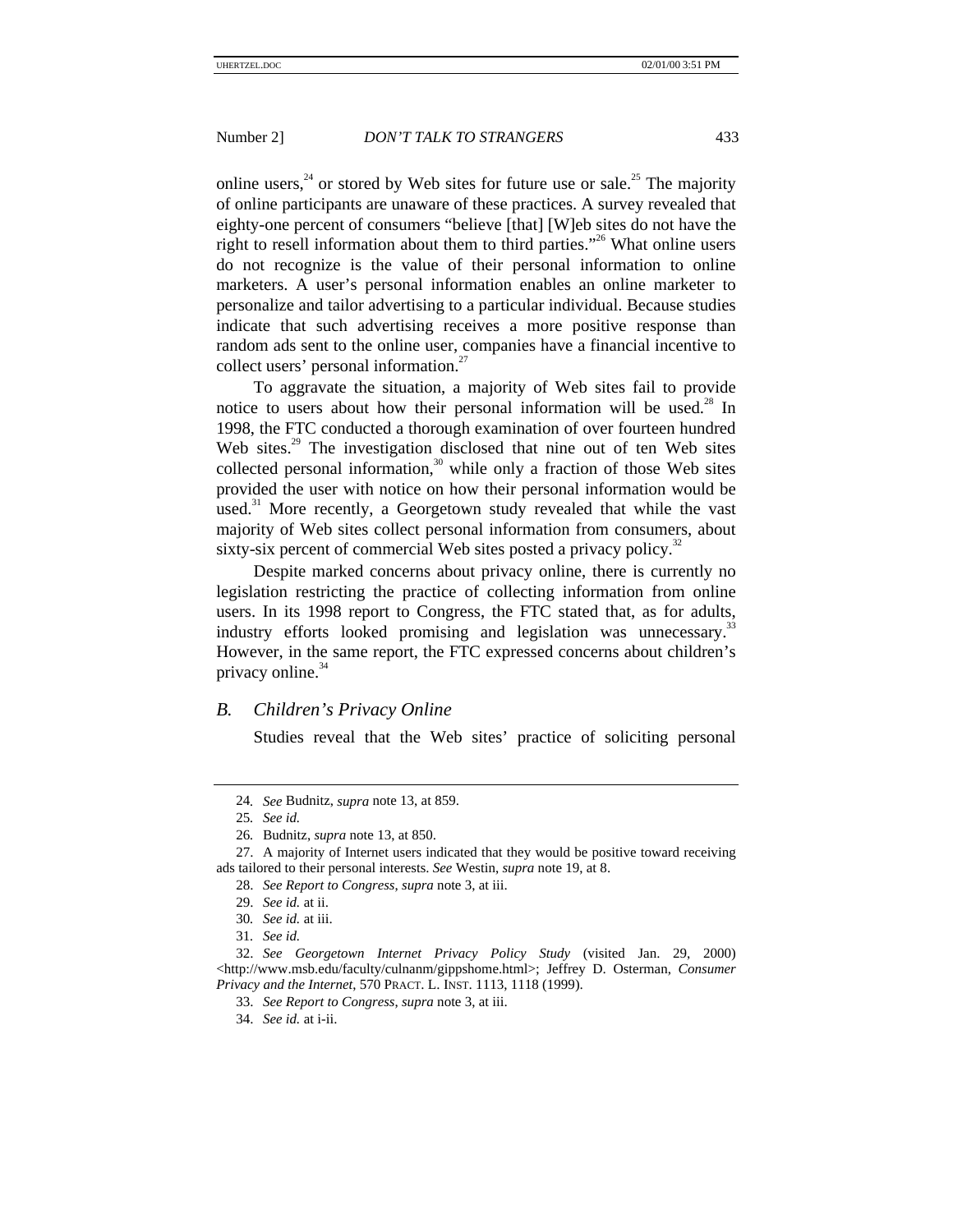information from children is commonplace.<sup>35</sup> Unlike adults, the solicitation of personally identifiable information from children triggers special privacy concerns. There are several reasons to consider children more susceptible to this kind of invasion of privacy.<sup>36</sup> First, children are a group that socially and legally have always been given special protections because they are considered less capable of protecting themselves. Second, children "lack the cognitive ability to recognize and appreciate privacy concerns"<sup>37</sup> and are more trusting than adults. Third, children "may not understand the nature of the information being sought, nor its intended uses."<sup>38</sup> Finally, the mode of solicitation is often too appealing for a young child to resist.<sup>39</sup> In addition to these factors, the lack of supervision while online exacerbates a child's vulnerability to online violations of privacy.<sup>40</sup> A 1998 survey revealed that thirty-six percent of parents admitted that they never supervised their child's use of or access to the Internet.<sup>41</sup>

The availability of a child's personal information online has several implications. First, the information is valuable to marketers who wish to target an eager audience. As a result, the Web sites that collect this information are likely to store or sell the information to turn a profit. In addition to invading that child's privacy, a child or that child's parent is subsequently bombarded with advertisements after the information has been sold to a third-party marketer. Furthermore, it is not clear whether a Web site monitors to whom it provides the user's personal information. For example, in May 1996, a reporter, posing as Richard Allen Davis, a man convicted of kidnapping and murdering a twelve-year-old child, obtained a list of five thousand children living in various neighborhoods. $42$ 

Second, and equally alarming, are the dangers that arise when a child posts personal information on a bulletin board or provides information to

<sup>35</sup>*. See id.*

<sup>36</sup>*.* The interest in protecting children did not arise with concerns regarding the Internet. There are restrictions aimed at protecting children from the dangers of other mediums. For example, there are special regulations concerning television advertising directed at children. *See* Angela J. Campbell, *Ads2Kids.com: Should Government Regulate Advertising to Children on the World Wide Web?*, 33 GONZ. L. REV. 311, 313 (1997).

<sup>37.</sup> Nicholas W. Allard, *Privacy On-Line [sic]: Washington Report*, 20 HASTINGS COMM/ENT L.J. 511, 529 (1998).

<sup>38</sup>*.* Jerry S. Birenz, *Caching World Wide Web Sites*, 516 PRACT. L. INST. 475, 516 (1998).

<sup>39</sup>*. See* Campbell, *supra* note 36, at 320.

<sup>40.</sup> *See* Anne R. Carey & Web Bryant, *USA Snapshots: Who's Watching Kids Online?* USA TODAY, Sept. 24, 1998, at 1A.

<sup>41.</sup> *See id.*

<sup>42.</sup> *See* Gary Chapman, *The Cutting Edge Cybernews Protecting Children Online Is Society's Herculean*, L.A. TIMES, June 24, 1996, at D14.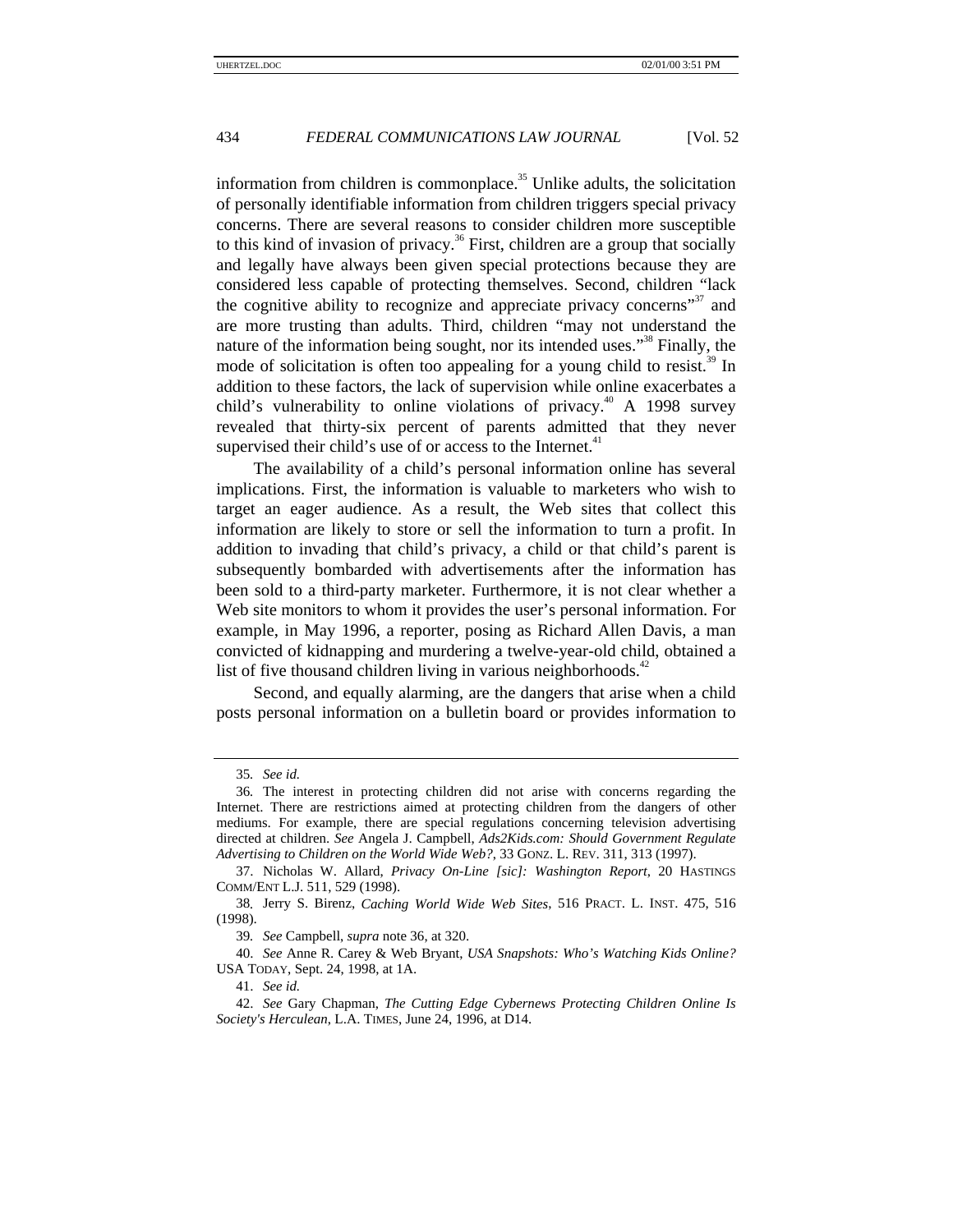gain access to a chat room. The unsuspecting child not only makes his or her personal information accessible to the public but also makes him or herself available for anyone to address online. An investigation conducted by the Federal Bureau of Investigation and Department of Justice concluded that the Internet is being utilized by predators of children.<sup>43</sup>

In 1996, the FTC conducted a workshop to probe privacy issues posed by children online.<sup>44</sup> Here, the FTC recognized that children "represent a large and powerful segment" of online consumers who are actively targeted by commercial Web sites. $45$  The FTC concluded that: "(1) children are a special audience; (2) information collection from children raises special concerns; (3) there is a need for some degree of notice to parents of Web sites' information practices; and (4) parents need to have some level of control over the collection of their children's information."<sup>46</sup>

Also in 1996, the FTC staff identified and surveyed 272 sites from several lists of children links. $47$  The FTC disclosed the results of this survey in the *Staff Report*, which followed the workshop.<sup>48</sup> The *Staff Report* revealed that Web sites employ a variety of methods to obtain a child's personal information. These methods include requiring a child to provide personal information when seeking to correspond with fictitious characters, register in a contest or drawing, obtain access to a chat room or certain site, or register to play a game.<sup>49</sup>

While most sites operating at the time of the survey simply requested the child's e-mail and mailing address, other sites requested more personal information. For example, Disney.com required its visitors to register in order to participate in contests and demanded a child's full name, birth date, and mailing address in order to receive "free updates."<sup>50</sup> Freezone.com held a short story contest online.<sup>51</sup> To submit an entry in the contest, the site required that a child provide his or her name, age, address, and phone number. $52$  Cyberjaques.com required that its visitors register by providing their name, date of birth, gender, full street address, parents' full name, and e-mail address.<sup>53</sup> While all participants at the workshop agreed

- 48*. See id.* at II.C.2.
- 49*. See id.* at VI, app. e, B.
- 50*. See id.* at IV, app. e, C.
- 51*. See id.*
- 52*. See id.*
- 53*. See id.*

<sup>43.</sup> *See Staff Report*, *supra* note 5, at I.

<sup>44</sup>*. See id.*

<sup>45</sup>*. Id.* at IV.

<sup>46</sup>*. Id.* at IV.B.2.

<sup>47</sup>*. See id.* at VI, app. e, A.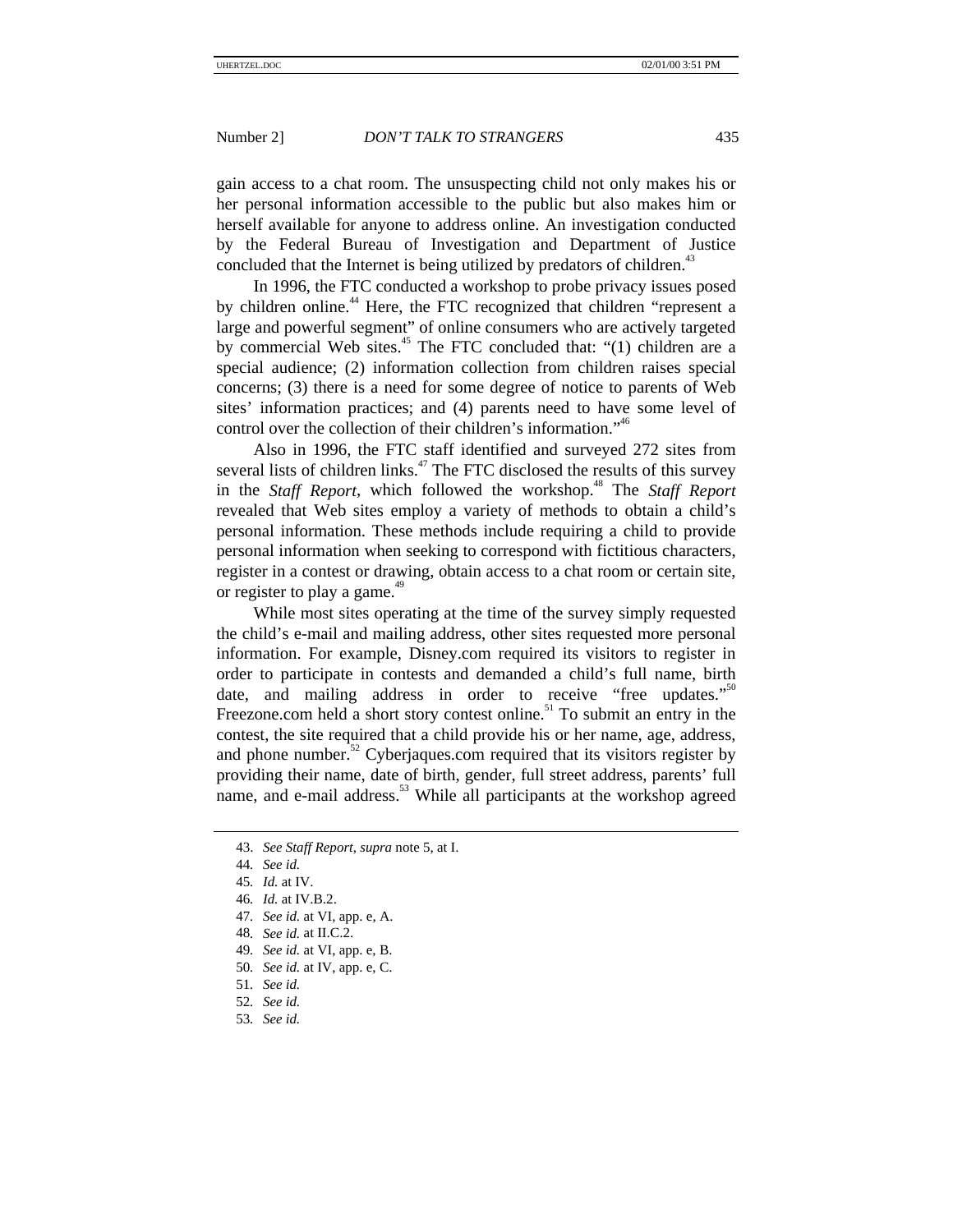that a child's privacy interests are unduly jeopardized while that child is online, a majority of the participants disagreed as how or who should protect a child's privacy online.<sup>54</sup>

In July 1997, the FTC investigated and reprimanded for the first time a children's Web site for its "deceptive" practices.<sup>55</sup> The Center for Media Education's (CME) allegations of deceptive practices in the operation of Kids.com prompted the investigation.<sup>56</sup> Using the authority granted to them under the FTC Act, $57$  the FTC's investigation found that practices engaged in by Kids.com violated Section 5 of the FTCA. $^{58}$  Although the FTC did not recommend enforcement measures, it took the position that:

[I]t is a deceptive practice to represent that a Web site is collecting personal identifiable information from a child for a particular purpose . . . , when the information will also be used for another purpose which parents would find material,  $\ldots$  in the absence of a clear and prominent disclosure to that effect.

In June 1998, the FTC released *Privacy Online: A Report to* Congress.<sup>60</sup> The FTC notified Congress that industry self-regulation was not effective and legislation was necessary to protect children's online privacy.<sup>61</sup> The FTC reached this conclusion after reviewing the results of a survey of over fourteen hundred Web sites, including 212 children's Web sites, conducted in March 1998.<sup>62</sup> The vast majority of these Web sites collected personal information from children, yet only a fraction warned the users of that fact. $63$  Moreover, very few had a "comprehensive privacy" policy."<sup>64</sup>

The results of the survey of children's' sites did not reveal a significant change from the survey taken in 1996. Eighty-eight percent of Web sites directed at children collected personal identifying information from children.<sup>65</sup> Only 54% disclosed for what purposes the information

<sup>54</sup>*. See id.* at IV.B.2.

<sup>55</sup>*. See* Birenz, *supra* note 38, at 487; *see also* Information Technology Practice Group for Cooley Godward, LLP, *Privacy Limits on Collecting Personal Information via the Internet*, 15 COMPUTER L. 17, 18 (1998).

<sup>56</sup>*. See* Birenz, *supra* note 38, at 489.

<sup>57.</sup> *See* 15 U.S.C. § 41 (1994).

<sup>58.</sup> *See* § 45 (1994) (prohibiting unfair and deceptive practices that are in or affecting commerce).

<sup>59</sup>*.* Birenz, *supra* note 38, at 490.

<sup>60.</sup> *See Report to Congress*, *supra* note 3, at 1; *see also* Campbell, *supra* note 36, at 335.

<sup>61</sup>*. See Report to Congress*, *supra* note 3, 41-42.

<sup>62</sup>*. See id.* at 19.

<sup>63</sup>*. See id.* at 23, 27; Campbell, *supra* note 36, at 335.

<sup>64</sup>*.* Campbell, *supra* note 36, at 335.

<sup>65.</sup> *See Report to Congress*, *supra* note 3, at 31.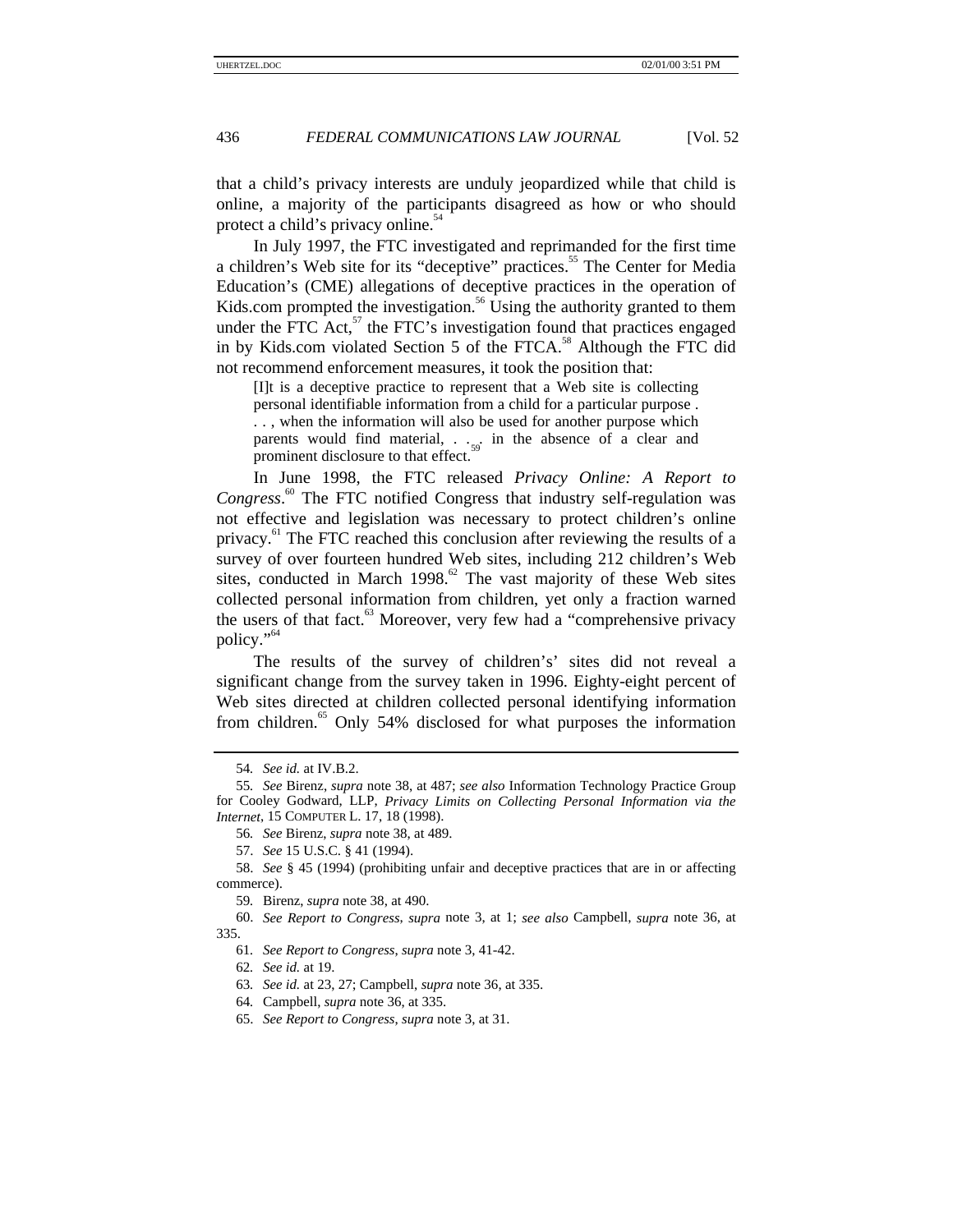would be used, while only 24% posted a privacy policy.<sup>66</sup> Less than 10% of the surveyed sites provided for some level of parental control and only 23% of the sites suggested that the child online user consult with their parents before providing the requested information. $\frac{67}{3}$  Based on these findings, the FTC recommended "that Congress develop legislation placing parents in control of the online collection and use of personal information from their children."<sup>68</sup>

In September 1998, FTC Chairman Robert Pitofsky testified before Congress and asked lawmakers to enact children's online privacy legislation.<sup>69</sup> Al Gore suggested legislation that "gives parents the right to say yes or no before information can be collected from children under age [thirteen]."<sup>70</sup> In October 1998, pursuant to the FTC's suggestion, legislators passed the COPPA. $<sup>71</sup>$  Passage of this legislation reflects the view that the</sup> government, not the industry is in the best position to protect a child's privacy interests.

### III. THE CHILD ONLINE PRIVACY PROTECTION ACT

While adult users currently surf the Net, their personal information unguarded, children's privacy is now protected by the COPPA.<sup>72</sup> Congress designed the COPPA to enhance parental involvement in a child's activities online, protect the safety of a child while participating in online locations such as chat rooms, secure a child's personally identifiable information collected online, and limit information collection from a child absent parental consent.<sup>73</sup> To accomplish these goals, the COPPA places certain restrictions on the practice of soliciting personal information from children online. $74$ 

#### *A. Provisions of COPPA*

Generally, the COPPA requires that the operator of a children's Web site that collects personal information must provide notice on the site of what information is collected and how the information is used.<sup>75</sup> Second,

74*. See id.*

<sup>66</sup>*. See id.* at 34-35.

<sup>67</sup>*. See id.* at 37.

<sup>68.</sup> *Id.* at 42.

<sup>69</sup>*. See* Richard Raysman & Peter Brown, *Regulating Internet Content, Privacy; Taxes*, N.Y.L.J., Nov. 10, 1998, at 3.

<sup>70</sup>*. Gore Endorses Privacy Regulation by Industry*, COMM. DAILY, Aug. 3, 1998, at 4.

<sup>71.</sup> *See* 15 U.S.C.A. § 6501 (1998).

<sup>72</sup>*. See id.*

<sup>73</sup>*. See* 144 CONG. REC. S11,657 (daily ed. Oct. 7, 1998) (statement of Sen. Bryan).

<sup>75.</sup> *See* 15 U.S.C.A. § 6502(b)(1)(A)(i) (1998).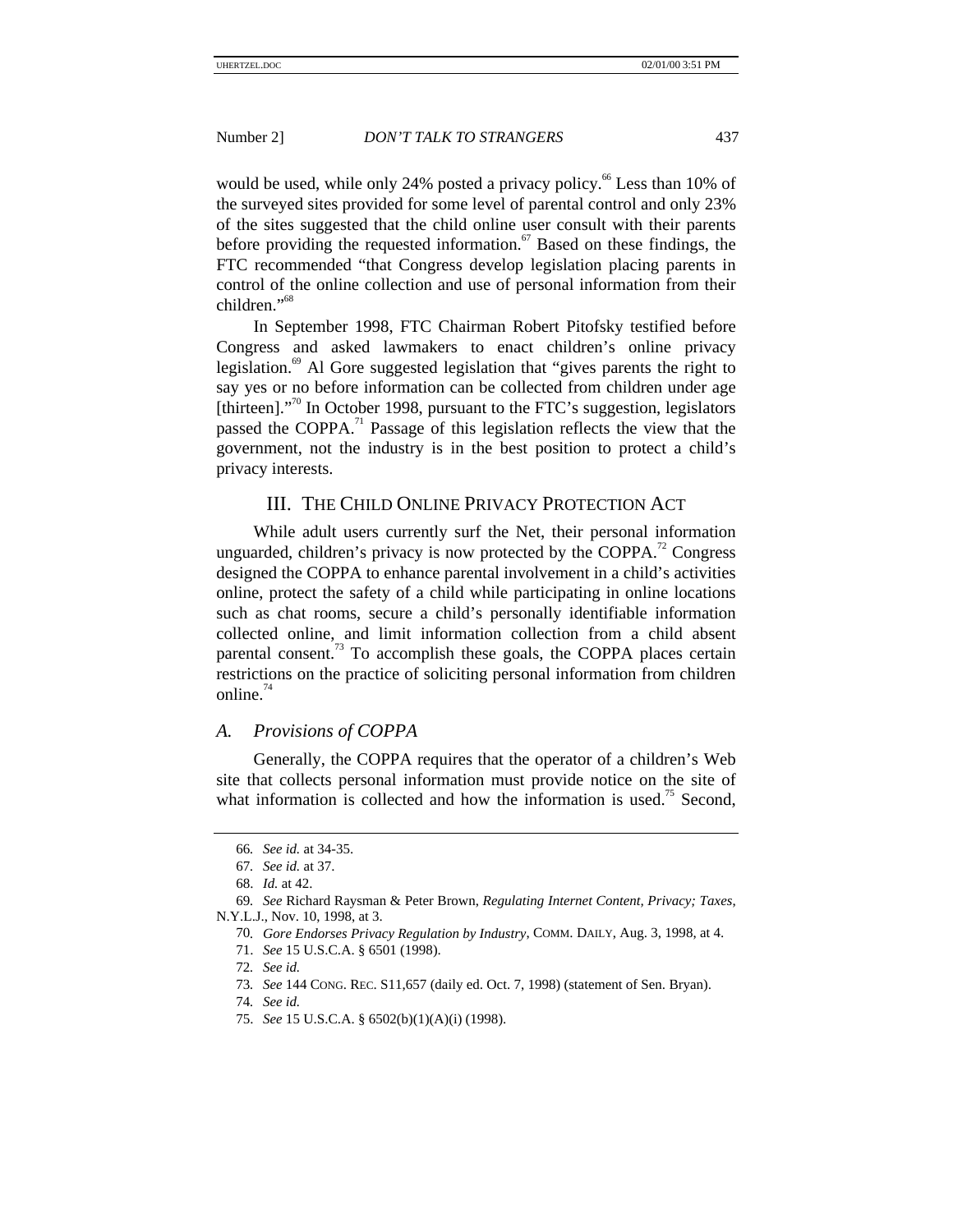the Web site operator must obtain verifiable parental consent for the collection, use, or disclosure of personal information from children.<sup>76</sup>

The COPPA protects children under the age of thirteen.<sup>77</sup> Congress imposed compliance with the requirements of the COPPA on "any person who operates a website [sic] located on the Internet or an online service and who collects or maintains personal information from or about the users . . . where such website [sic] or online service is operated for commercial purposes."<sup>78</sup> The COPPA specifically targets those "website [sic] or online service directed to children."<sup>79</sup> However, a Web site operator who has *actual knowledge* the site is collecting personal information from a child must comply with the COPPA's parameters.<sup>80</sup> The COPPA does not apply to third parties that were not involved in the collection of personal information.

COPPA defines "personal information" broadly. Personal information means:

[I]ndividually identifiable information about an individual collected online, including:

(A) a first and last name;

(B) a home or other physical address including street name and name of a city or town;

(C) an e-mail address;

(D) a telephone number;

(E) a Social Security number;

(F) any other identifier that the [FTC] determines permits the physical or online contacting of a specific individual; or

(G) information concerning the child or the parents of that child that the website [sic] collects online from the child and combines with an identifier described in this paragraph.<sup>8</sup>

The COPPA requires that a Web site obtain "verifiable parental consent" before collecting information from a child.<sup>82</sup> To obtain verifiable parental consent, a Web site operator must make:

[A]ny reasonable effort (taking into consideration available technology), including a request for authorization for future collection, use, and disclosure described in the notice, to ensure that a parent of a

<sup>76</sup>*. See id.* § 6502(b)(1)(A)(ii) (1998).

<sup>77</sup>*. See id.* § 6501(1) (1998)*.*

<sup>78</sup>*. Id.* § 6501(2)(A) (1998).

<sup>79</sup>*. Id.* § 6502(a)(1) (1998). A Web site is directed to children if it is a "commercial website [sic] or online service that is targeted to children; or that portion of a commercial website [sic] or online service that is targeted to children." *Id.* § 6501(10)(A).

<sup>80</sup>*. See id.* § 6502(a)(1).

<sup>81.</sup> *Id.* § 6501(8) (1998).

<sup>82.</sup> *Id.* § 6502(b)(1)(A)(ii) (1998).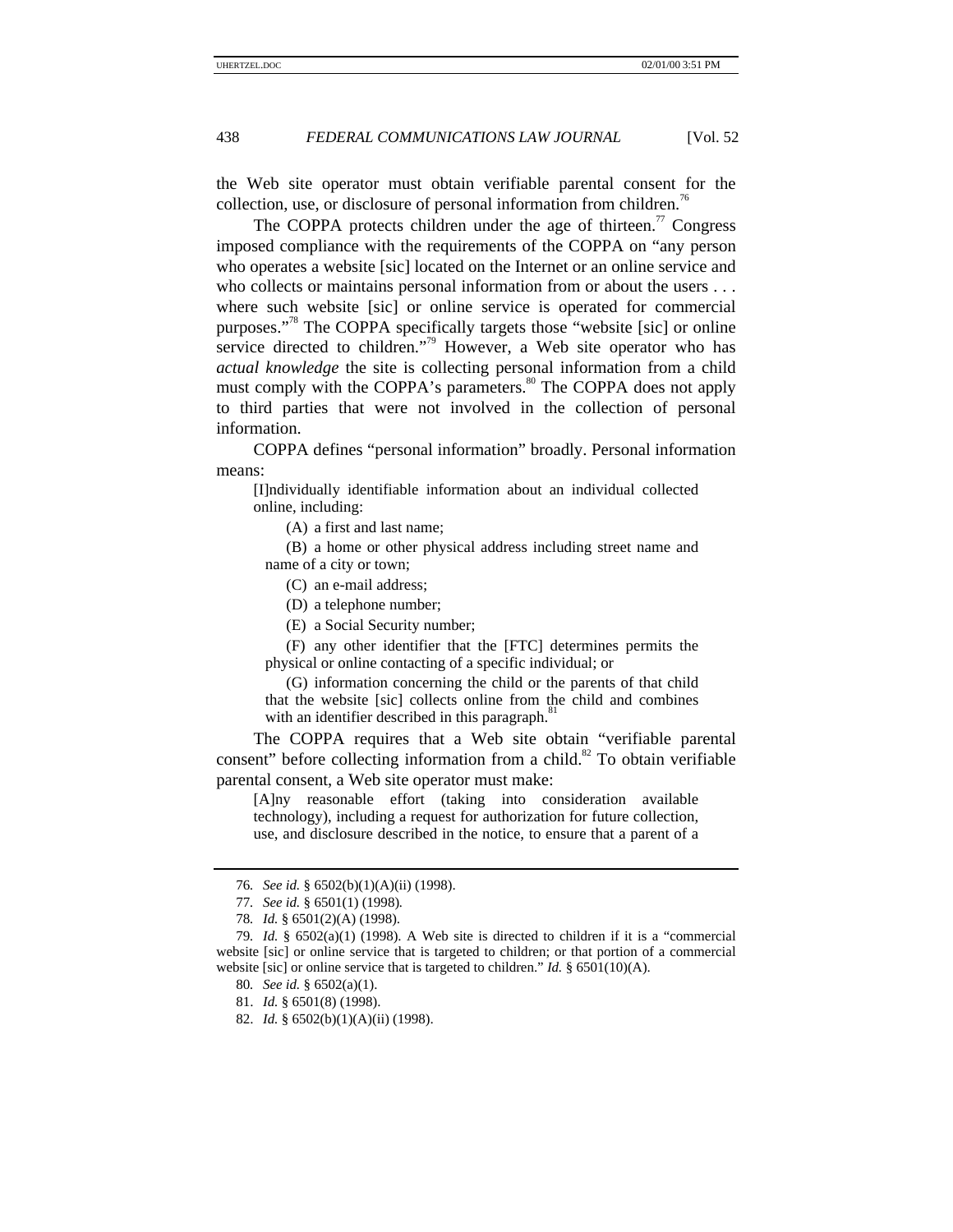child receives notice of the operator's personal information collection, use, and disclosure practices, and authorizes the collection, use, and disclosure, as applicable, of personal information and the subsequent use of that information before that information is collected from that  $child.$ 

The parental consent requirement is subject to certain exceptions. For example, parental consent is not required when the operator collects personal information to "respond directly on a one-time basis to a specific request from the child and is not used to re-contact [sic] the child" or when the request for personal information is needed "for the sole purpose of obtaining parental consent."<sup>84</sup>

The COPPA also mandates that Web operators remedy situations where a child's information has already been disclosed to the operator.<sup>85</sup> Upon request of a parent, a Web operator must provide a description of the type of personal information collected from the child.<sup>86</sup> The Web provider must also allow a parent an opportunity at any time to refuse to permit further use or future online collection of personal information from that child. $87$  In addition, the Web provider must create a "means that is reasonable under the circumstances for the parent to obtain any personal information collected from that child."<sup>88</sup>

The COPPA also restricts the practice of enticing children to disclose personal information through contests or by offering prizes.<sup>89</sup> The COPPA bars "conditioning a child's participation in a game, the offering of a prize, or another activity on the child disclosing more personal information than is reasonably necessary to participate in such activity."<sup>90</sup>

The COPPA does not provide parents or children with a private right of action and protects Web sites from liability in the event of a good faith effort to remedy the disclosure of a child's personal information. $91$  The COPPA mandated that the FTC enforce the legislation and enact rules governing the online collection of personal information from children under the age of thirteen.

- 85*. See id.* § 6502(b)(1)(B) (1998).
- 86. *See id.* § 6502(b)(1)(B)(i).
- 87. *See id.* § 6502(b)(1)(B)(ii).
- 88*. Id.* § 6502(b)(1)(B)(iii).
- 89*. See id.* § 6502(b)(1)(C) (1998).
- 90*. Id.*
- 91*. See id.* § 6502(b)(D) (1998).

<sup>83.</sup> *Id.* § 6501(9) (1998).

<sup>84.</sup> *Id.* § 6502(b)(2)(B) (1998).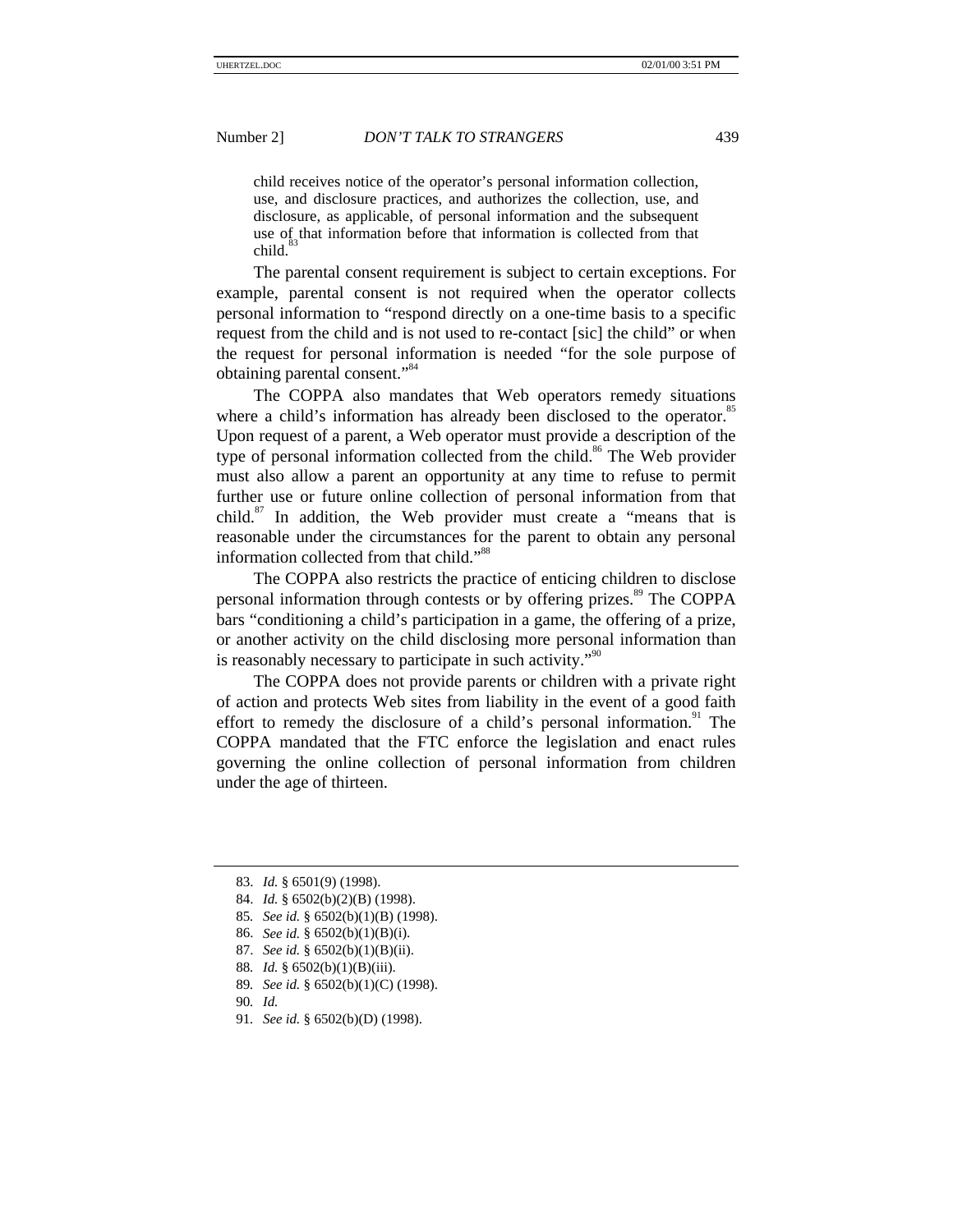#### *B. FTC's Child Online Privacy Protection Rule*

In April 1999, the FTC published its *Notice of Proposed Rulemaking* and requested public comments.<sup>92</sup> The FTC received 147 comments from a variety of concerned parties.<sup>93</sup> Additionally, in July 1999, the FTC sponsored a public workshop to acquire additional information from representatives of various groups, including Internet businesses and privacy groups, on how to obtain verifiable parental consent.<sup>94</sup> The FTC held the workshop in response to concerns represented in the comments about how to effectively and practically obtain verifiable parental consent in compliance with the COPPA. In October 1999, the FTC released the Child Online Privacy Protection Rule (Rule).<sup>95</sup> April 2000 is the effective date of the Rule. The Rule offers Web site operates guidelines on how to comply with the requirements set out in the COPPA.<sup>96</sup>

First, the Rule addresses the COPPA's statutory definitions. While most of the Rule's definitions are consistent with the COPPA, the Rule supplemented some definitions. The Rule asserts that the COPPA's protections extend both to the direct and passive gathering of any personal information from a child. $97$  While the Rule retained the definitions "child" and "verifiable parental consent," it extended the COPPA's definition of "Internet" to include "the myriad of computer and telecommunications facilities, including equipment, and operating software, which comprise the interconnected world-wide network that employ the Transmission Control Protocol/Internet Protocol, or any *predecessor or successor* protocols."<sup>98</sup> Because the "technology used to provide access to the Internet will evolve over time, it is imperative that the Rule not limit itself to current access mechanisms."<sup>99</sup> The Rule also explains that a screen name that is associated with individually identifiable information will be considered "personal information."<sup>100</sup>

The COPPA requires that Web operators notify users of what information is being collected. The Rule offers specific instructions

<sup>92</sup>*. See* Notice of Proposed Rulemaking, 64 Fed. Reg. 22,750 (1999).

<sup>93</sup>*. See Public Comments Received*, <http://www.ftc.gov/privacy/comments/ index.html>.

<sup>94</sup>*. See Children's Online Privacy Protection Rule Public Workshop* (visited Jan. 21, 2000) <http://www.ftc.gov/privacy/chonlpritranscript.pdf> [hereinafter *Children's Online Workshop*].

<sup>95</sup>*. See* 16 C.F.R. § 312.1 (1999).

<sup>96.</sup> *See id.*

<sup>97.</sup> *See id.*

<sup>98.</sup> *Id.* § 312.2 (1999).

<sup>99.</sup> Children's Online Privacy Protection Rule, 64 Fed. Reg. 59,888, 59,891 (1999).

<sup>100.</sup> *Id.*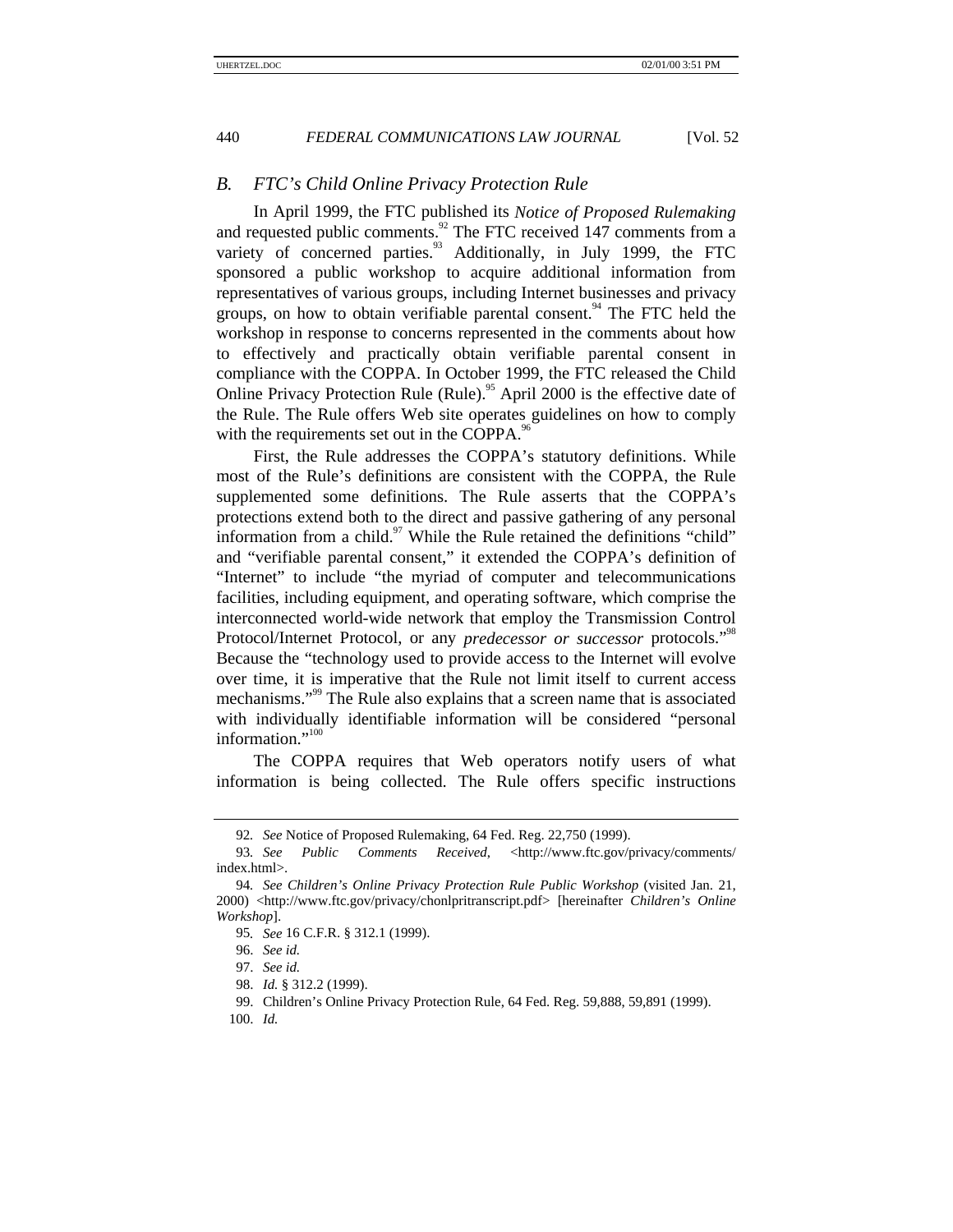regarding where to locate the notice.<sup>101</sup> According to the Rule, notice must be placed "at each area on the website [sic] or online service where children directly provide, or are asked to provide, personal information and in close proximity to the requests for information in each such area." $102$ Also, if a general audience site links to a children's area, then notice must be provided on the home page of the children's site.<sup>103</sup> The notice must contain certain details.<sup>104</sup> Such details include the "types of personal" information collected from children and whether the information is collected directly or passively;"<sup>105</sup> whether the personal information would be disclosed to third parties [and] the types of business in which such third parties are engaged;"<sup>106</sup> and "[t]hat the operator is prohibited from conditioning a child's participation in an activity on the child's disclosing more personal information than is reasonably necessary to participate in such activity."<sup>107</sup>

The COPPA requires that an operator "obtain verifiable parental consent before any collection, use, and/or disclosure of personal information from children, including consent to any material change in the collection, use, and/or disclosure practices to which the parent has previously consented."<sup>108</sup> The public workshop held in July 1999, the FTC and others discussed and reviewed the problems surrounding this provision.<sup>109</sup> The concerns that were raised focused on how to effectively obtain a parent's consent. As expressed at the workshop, obtaining "verifiable parental consent" is costly.<sup>110</sup> One estimate of the cost related to obtaining parental consent was two dollars a child or fifty to sixty thousand dollars a year.<sup>111</sup> This cost is nominal to large Internet service providers but concerns were expressed that such a cost would effectively wipe out small to medium-size Web providers. Another concern raised at the workshop was how to obtain verifiable parental consent.<sup>112</sup> The Web providers discussed the current mechanisms available to obtain parental consent: email, faxing, toll-free numbers, credit card verification, or digital

- 103*. See id.* § 312.4(b)(1)(i).
- 104*. See id.* § 312.4(b)(2).
- 105*. Id.* § 312.4(b)(2)(ii).
- 106*. Id.* § 312.4(b)(2)(iv).
- 107*. Id.* § 312.4(b)(2)(v).
- 108*. Id.* § 312.5(a)(i) (1999).
- 109*. See Children's Online Workshop*, *supra* note 94.
- 110. *Id.* at 15 (statement of Ms. Aftab).
- 111. *See id.* at 16.
- 112. *See id.*

<sup>101</sup>*. See* 16 C.F.R. § 312.4(b)(1) (1999).

<sup>102</sup>*. Id.* § 312.4(b)(1)(iii).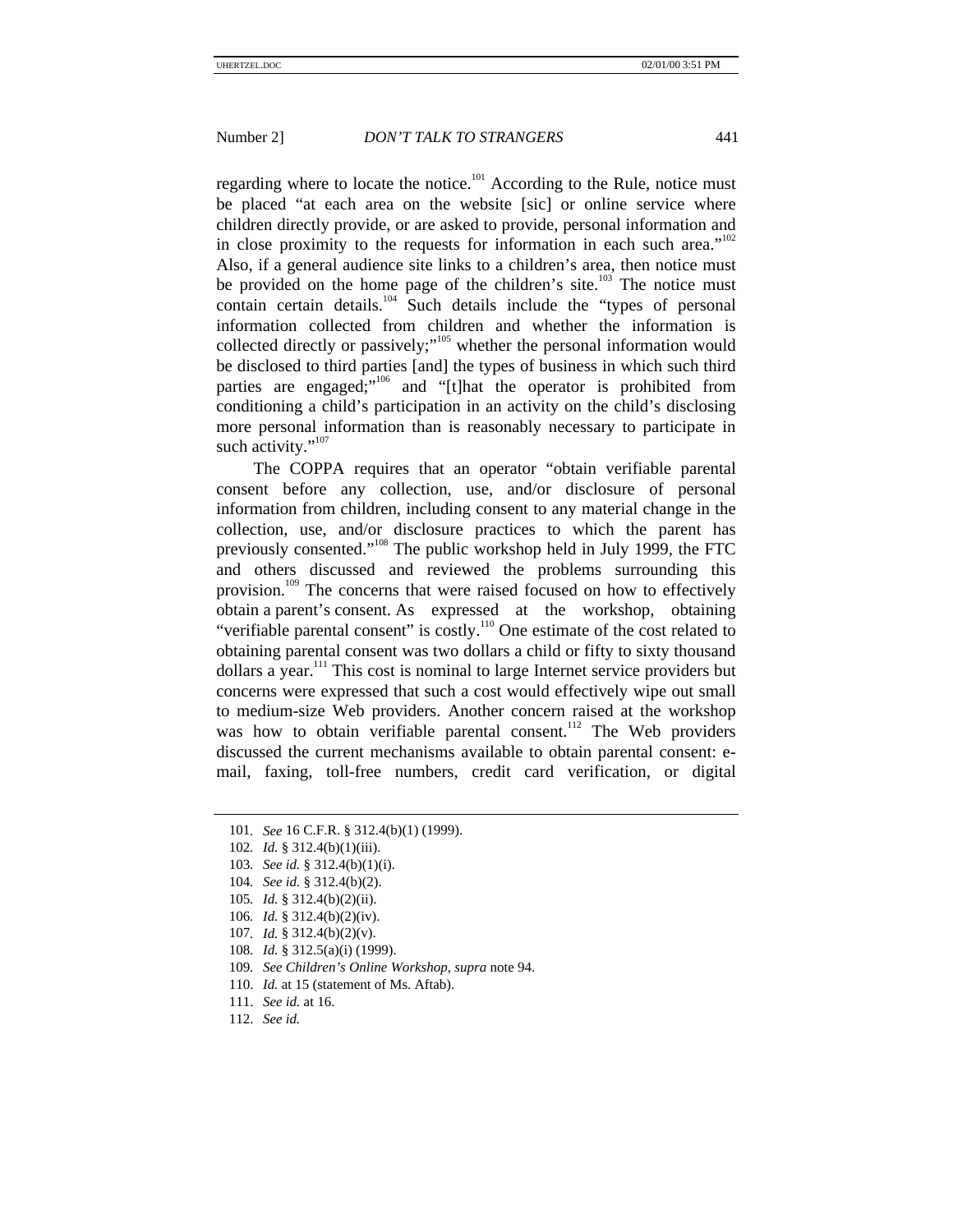signatures.<sup>113</sup> E-mail was regarded as the least costly, however, arguably it is the easiest for a child to manipulate.<sup>114</sup> Another mechanism would require that the child print out a consent form for the parent to sign and return by fax to the company. Though this method proves costly, it is "least subject to falsification."<sup>115</sup> The use of credit cards may prove effective although some parents may not have or be willing to use a credit card online.<sup>116</sup> The use of digital signatures received overwhelming support, however, this technology has only recently become available.<sup>117</sup>

In drafting the Rule, the FTC had to balance the competing interests of a child's privacy and the financial capacity of Internet providers. The end result was the adoption of a sliding scale.<sup>118</sup> The sliding scale allows an operator to use varying consent mechanisms depending upon how the information collected will be used. For example, the scale allows a Web site that collects personal information from a child to verify consent via email only if the information is used for internal purposes.<sup>119</sup> However, the Web operator must take additional steps to substantiate the parent's identity.<sup>120</sup> For instance, the Web site operator may phone or send a letter to the parent confirming his or her identity. $121$ 

For a Web site operator that plans to disclose collected information to a third party or post the collected information in general areas such as chat rooms or bulleting boards, the operator must use more rigorous means to obtain consent, such as requiring credit card verification. The FTC approved the following methods: requiring that the parent print, sign, and return a consent form; asking that the parent call a toll-free telephone number staffed by personnel for the Web site; requiring that the parent provide a credit card number; or asking that the parent provide a digital signature or an e-mail accompanied by a personal identification number (PIN) or a password.<sup>122</sup> The Rule retained the five exceptions to obtaining verifiable parental consent proposed in the language of the COPPA.<sup>123</sup>

The Rule also gives parents access to personal information that has

<sup>113.</sup> *See Children's Online Workshop*, *supra* note 94, at 15.

<sup>114.</sup> *See id.* at 39.

<sup>115.</sup> Children's Online Privacy Protection Rule, 64 Fed. Reg. 59,888, 59,899 (1999).

<sup>116.</sup> *See* 16 C.F.R*.* § 312.5(b)(2) (1999); *see also Children's Online Workshop*, *supra* note 94, at 43 (statement of Ms. Sehgal-Kolbet).

<sup>117.</sup> *See* 16 C.F.R*.* § 312.5(b)(2).

<sup>118</sup>*. See id.* § 312.5.

<sup>119</sup>*. See id.*

<sup>120</sup>*. See id.* § 312.5(b)(2).

<sup>121</sup>*. See id.*

<sup>122</sup>*. See id.*

<sup>123</sup>*. See id.* § 312.5(c).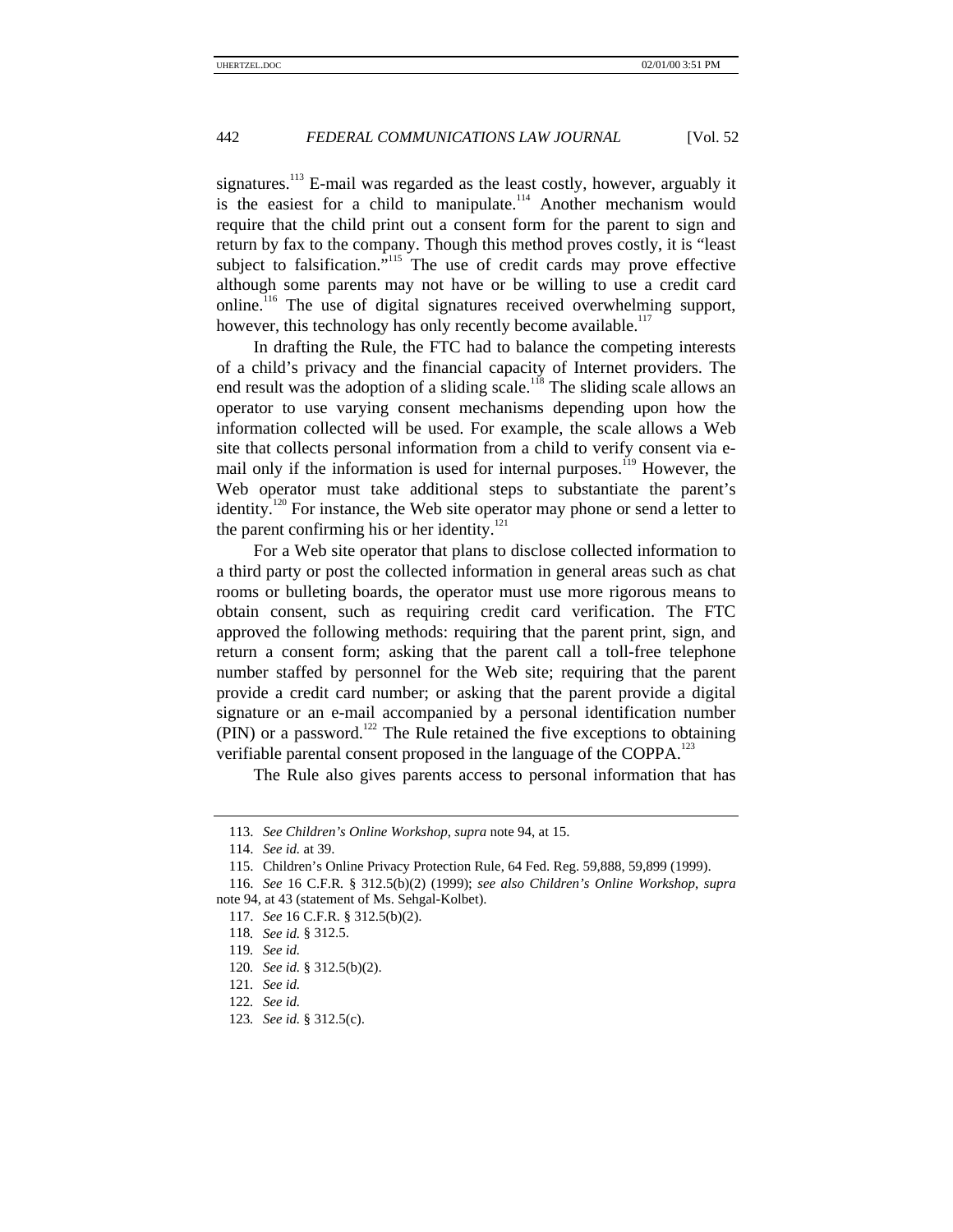been previously collected by a child.<sup>124</sup> First, the Rule requires that the Web operator confirm that the person requesting the information is the child's parent or guardian.<sup>125</sup> Methods used to obtain parental consent can be used to confirm the requesting parent's identity.<sup>126</sup> An inadvertent disclosure of a child's information to someone other than the child's parent will not expose a Web site operator to liability under the COPPA provided that the disclosure was made in good faith.<sup>127</sup>

#### *C. The COPPA's Shortcomings*

When released in October 1999, both the Internet industry and privacy advocates applauded the FTC's Rule. However, one should ask whether the COPPA provides for the complete safety of children in the Internet world. Despite the thoughtful drafting by the FTC, the COPPA is not a panacea to the problem of a child's privacy online.

The COPPA protects children under the age of thirteen, leaving in the hands of industry self-regulation those children older than thirteen. This requirement varies from the Child Online Protection Act, which protects all children under the age of seventeen.<sup>128</sup> Many teenagers who access the Internet go unprotected by legislation even though teenagers actively participate in e-commerce and their use more frequently goes unsupervised. $^{129}$ 

A second shortage of the COPPA is that it does not provide a private right of action to a victimized parent or child. The COPPA provides for fines imposed by the FTC and for action taken by the state. However, it is argued that any legislation directed at protecting an individual's privacy should provide for an avenue of action on behalf of or by the victim of such an invasion.<sup>130</sup>

Third, general audience Web sites do not have to comply with the COPPA, unless they have *actual knowledge* that the online user is a child under the age of thirteen.<sup>131</sup> Many general audience sites do not request the user's age for access to the site. As a result, when a child wanders away from children's sites, the COPPA' protection disappears.

<sup>124</sup>*. See id.* § 312.6 (1999).

<sup>125</sup>*. See id.* § 312.6(a)(3).

<sup>126</sup>*. See id.*

<sup>127</sup>*. See id.* § 312.6(b).

<sup>128</sup>*. See* 47 U.S.C.A. § 231 (1998).

<sup>129</sup>*. See US Teens Increase Online Shopping*, (visited Jan. 29, 2000) <http://cyberatlas. internet.com/big\_picture/demographics/article/0,1323,5901\_205961,00.html>.

<sup>130</sup>*. See* Allard, *supra* note 37, at 528; Gindin, *supra* note 4, at 1178.

<sup>131</sup>*. See* 16 C.F.R. § 312.3 (1999).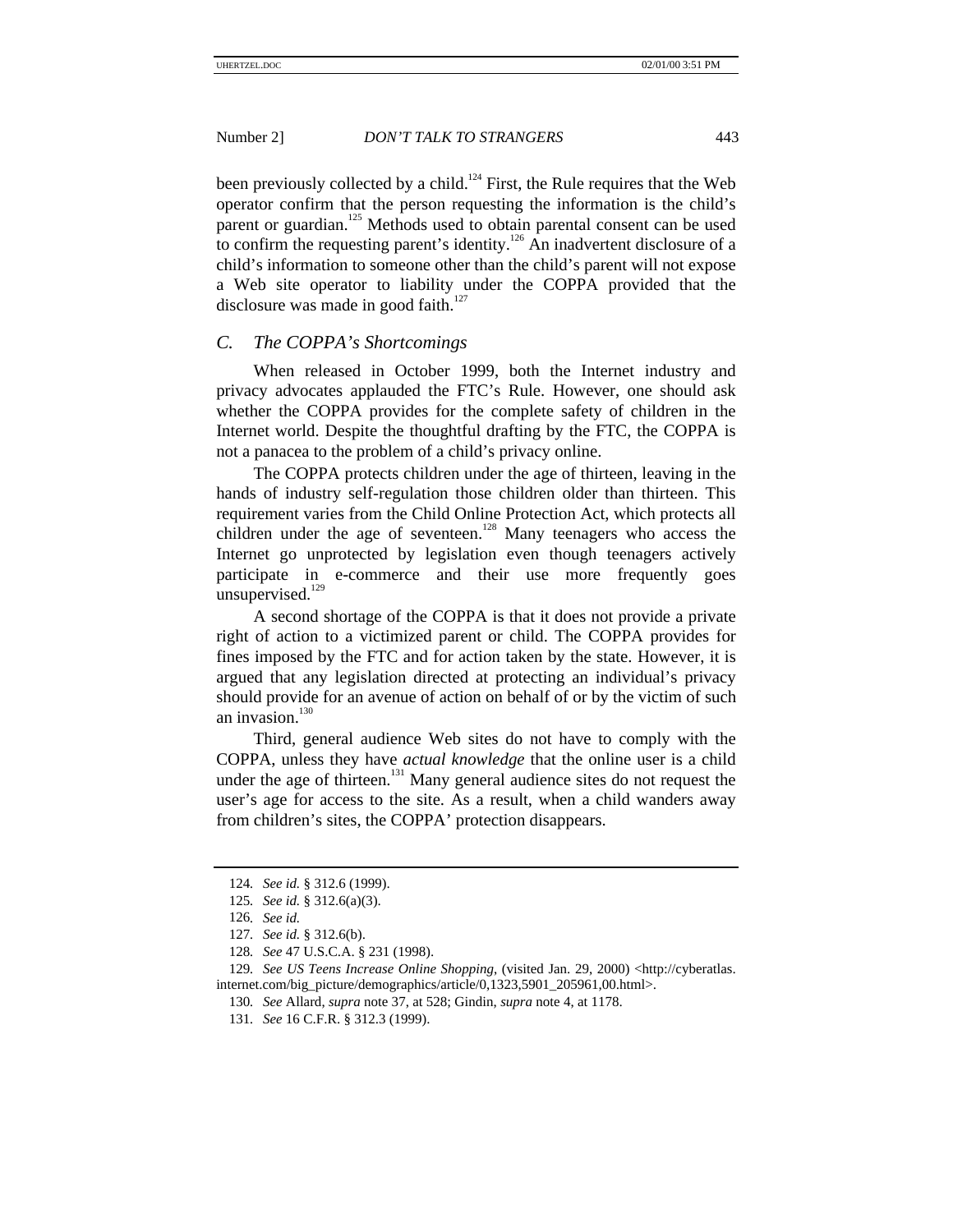Last, how will detection of COPPA violators be conducted? Practically, detection will be costly and difficult. The Internet world is immense and constantly evolving. Web operators have access to the technology that will keep them one step ahead of any FTC action. In July, 1999, the CME conducted a brief survey of Web sites' practices directed at children.<sup>132</sup> After reviewing 155 sites, the CME found that "a disturbingly large number of children's sites are still collecting personal information from children without providing notification of their privacy policies or obtaining parental consent."<sup>133</sup> Of the total sites reviewed, eighty sites were regarded as the most popular children's sites.<sup>134</sup> The survey revealed that eighty-eight percent of those sites collected personally identifiable information, while less than twenty-six percent of the sites attempted to get any kind of parental permission.<sup>135</sup> Though CME conducted the survey before the enactment of the FTC's rule, the results highlight the industry's failure to carry out the requirements of the COPPA. This questions the effectiveness of the COPPA, and, if COPPA does not change the state of affairs, then what or how can children's privacy interests be protected from intrusion by Web sites. In the "privacy" discussion, two other solutions exist: internet self-regulation and filtering tools.

### IV. ALTERNATIVES TO LEGISLATION TO PROTECT A CHILD'S PRIVACY ONLINE

#### *A. Self-regulation and Industry Efforts Directed at Children's Privacy Concerns*

In response to consumer demands and in order to thwart legislation directed at the Internet, the Internet industry has taken several measures towards protecting children online. In June 1998, the Online Privacy Alliance (OPA), a coalition of Internet industry groups, was created to deal directly with online privacy issues.<sup>136</sup> The OPA includes key players from the Internet world, such as American Online and Microsoft Corporation.<sup>137</sup> The OPA proposed Online Privacy Guidelines directed at the collection of

<sup>132</sup>*. See* Center for Media Education, *CME Assessment of Data Collection Practices of Children's Web Sites*, (visited Jan. 29, 2000) <http://www.cme.org/ministudy.html>.

<sup>133</sup>*. Id.*

<sup>134</sup>*. See id.*

<sup>135</sup>*. See id.*

<sup>136</sup>*. See Industry Privacy Alliance Recommends New Guidelines*, COMM. DAILY, June 22, 1998, at 4.

<sup>137.</sup> *See* Online Privacy Alliance, *Online Privacy Alliance Members* (visited Jan. 30, 2000) <http:www.privacyalliance.org/who>. By the end of 1998, more than 50 companies had joined the Privacy Alliance.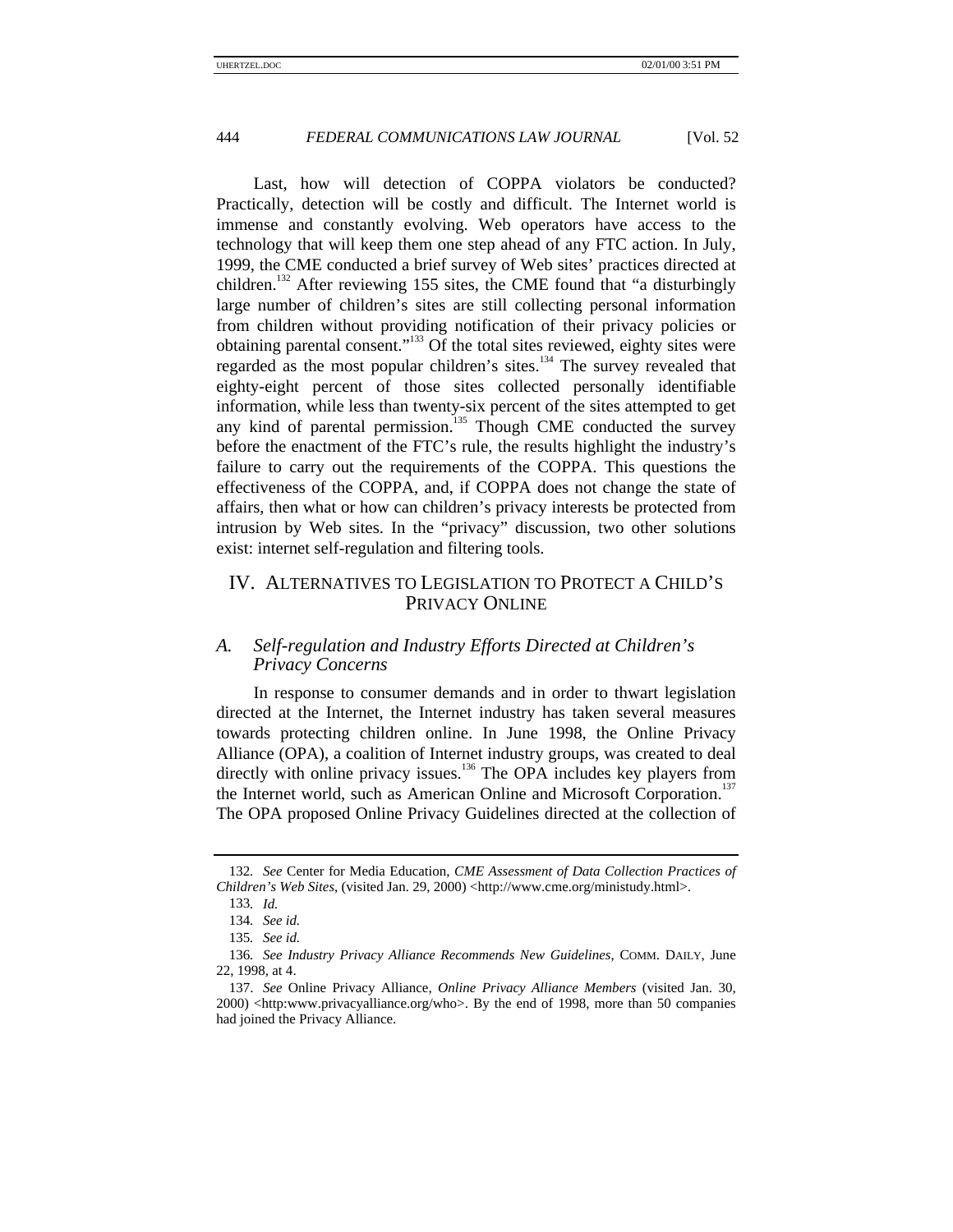personally identifiable information.<sup>138</sup> These policies set forth by the OPA went "much further than any previous industry attempt to establish guidelines for the ways that companies collect and use private information."<sup>139</sup>

OPA also issued guidelines directed at dealing with children online users.<sup>140</sup> The OPA, while recognizing the "tremendous opportunities that the Internet provides for children," noted that the Internet presents "unique challenges for protecting the privacy of young children."<sup>141</sup> To meet this unique challenge, the OPA adopted several principles directed at protecting a child's privacy. Though these principles resemble COPPA's measures, they are more restrictive. For example, the Alliance's principles recommend a complete moratorium on offering free gifts in exchange for information. $142$ 

TRUSTe, a nonprofit organization, administers a seal program that regulates Web sites' collection of personal information.<sup>143</sup> The program requires that members or licensees disclose to users their information collection practices in exchange for the right to display a privacy seal on their Web site.<sup>144</sup> A TRUSTe member must disclose what information is collected, how the information will be used, and with whom the information will be shared.<sup>145</sup> TRUSTe requires that sites directed at children adhere to additional guidelines. TRUSTe prohibits a children's Web site from collecting, distributing, or permitting a child to post personally identifiable information "without prior verifiable parental consent."<sup>146</sup> TRUSTe currently has more than five hundred members.<sup>147</sup> The voluntary program involves third party monitoring and periodic reviews of a member site's privacy policies and practices.<sup>148</sup>

The Better Business Bureau Online (BBB*OnLine*), a subsidiary of the

<sup>138.</sup> *See* Online Privacy Alliance, *Online Privacy Alliance Members* (visited Jan. 30, 2000) <http://www.privacyalliance.org/about/privacypolicy.shtml>.

<sup>139</sup>*.* Miller, *supra* note 6, at D3.

<sup>140.</sup> *See* Online Privacy Alliance, *Principles for Children's Online Activities* (Jan. 30, 2000) <http://www.privacyalliance.org/kidsprivacy/>. The Alliance standard is leaps and bounds ahead of its peers.

<sup>141</sup>*. Id.*

<sup>142</sup>*. See id.*

<sup>143</sup>*. See Web Site Group Endorses TRUSTe Program to Protect Privacy of Internet Consumers*, 10 J. PROPRIETARY RTS. 17, 17 (July 1998).

<sup>144</sup>*. See* TRUSTe, *The TRUSTe Program: How It Protects Your Privacy*, (visited Jan. 26, 2000) <http://www.truste.org/users/users\_how.html>.

<sup>145</sup>*. See id.*

<sup>146</sup>*. Id.*

<sup>147</sup>*. See id.*

<sup>148</sup>*. See id.*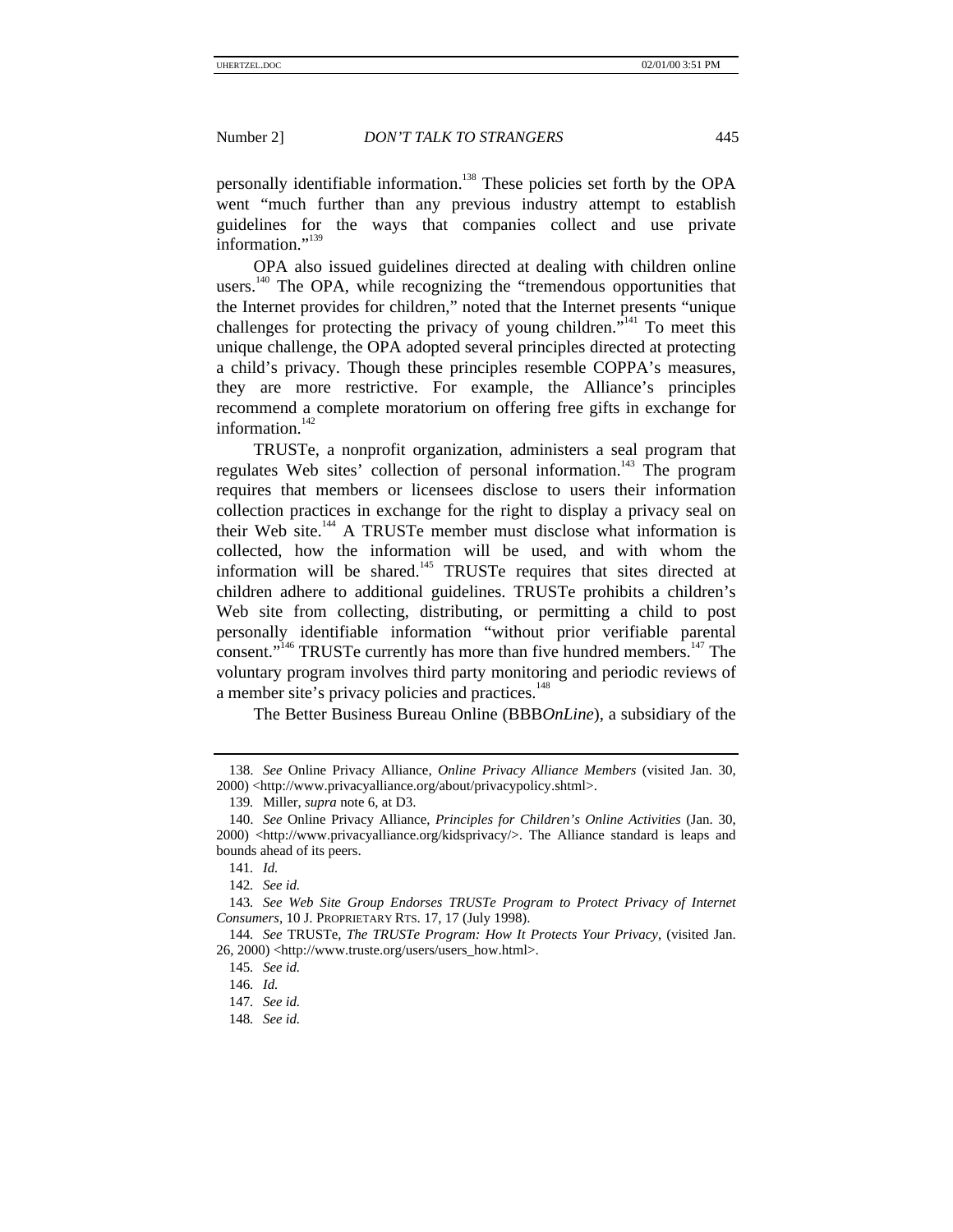Council of Better Business Bureaus, also maintains a privacy seal program.<sup>149</sup> In addition to requiring requires businesses that display the BBB*OnLine* privacy seal to notify users of their collection practices, BBB*OnLine* businesses must provide adequate data security, consent to periodic monitoring, and "use encryption for the receipt and transfer of sensitive information."<sup>150</sup> BBB*OnLine* members must also agree to participate in a consumer dispute resolution system.<sup>151</sup> Noncompliance with these policies result in the public reporting of decisions, suspension, or revocation of privacy seals.

The Children's Advertising Review Unit of Council of Better Business Bureaus (CARU)<sup>152</sup> analyzed Web sites' policies and practices and released new guidelines to address online advertising.<sup>153</sup> Most of the changes concern the collection of data from children. The guidelines for data collection state that advertisers should (1) notify children to ask permission; (2) disclose why information is being requested and whether it will be shared with a third party; (3) make reasonable efforts to offer parents opportunity to exercise choice; (4) disclose the past collection of information; and (5) when collecting identifiable information, make reasonable efforts for parental permission.<sup>154</sup>

Recently, informational Web sites have been created to educate users about privacy concerns. For example, Internet industry corporations introduced GetNetWise.<sup>155</sup> GetNetWise is a service that was created to provide information to help parents protect their online kids.<sup>156</sup> The Web site provides a parent with several resources, including an index of available online filtering programs and links to those sites that have privacy policies and include filtering software.<sup>157</sup>

<sup>149</sup>*. See* BBBOnLine, *How the Privacy Program Works*, (visited Jan. 26, 2000) <http://bbbonline.com/businesses/privacy/self-regulation.html>; BBBOnLine, *BBBOnLine Privacy Seals*, (visited Jan. 26, 2000) <http://bbbonline.com/about/about\_seals.htm> [hereinafter *BBBOnLine Privacy Seal*].

<sup>150</sup>*. BBBOnLine Privacy Seals*, *supra* note 149.

<sup>151</sup>*. See id.*

<sup>152</sup>*.* The National Advertising Review Council established the CARU in 1974.

<sup>153</sup>*. See* Birenz*, supra* note 38, at 487.

<sup>154.</sup> *See* Better Business Bureau Advertising Review Programs, *Self-Regulatory Guidelines for Children's Advertising* (visited Jan. 30, 2000)  $\langle$ http://www.bbb.org/advertising/ caruguid.html>; *see also* Campbell, *supra* note 36, at 341, n.188.

<sup>155</sup>*. See GetNetWise*, *supra* note 7.

<sup>156.</sup> *See id.*

<sup>157</sup>*. See id.*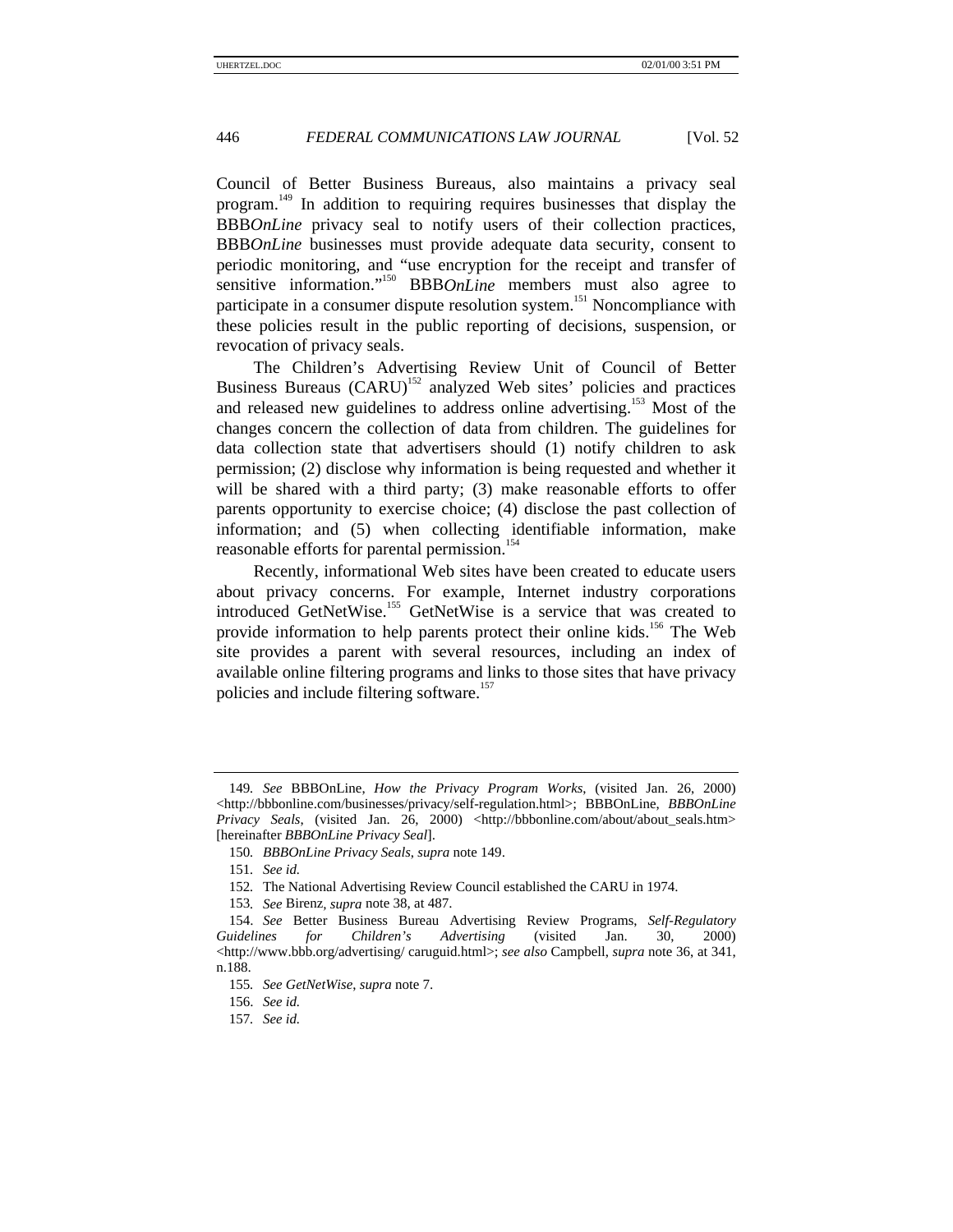#### *B. Adequacy of Internet Self-regulation*

Industry efforts demonstrate that Internet businesses are taking action in response to consumer concerns about privacy protection. Through further efforts such as those already taken by the OPA and the providers of GetNetWise, arguably the Internet will become a safer place for children. With regard to adult users, industry self-regulation has been cited as the "least intrusive and most efficient means to ensure fair information practices, given the rapidly evolving nature of the Internet and computer technology." 158 However, critics of self-regulation point out that there is no assurance that Web operators will comply with their own privacy standards. Though the incentive to protect a user's privacy exists, industry efforts, such as seal programs, currently fail to provide an effective means of enforcement to guarantee compliance with their guidelines.<sup>159</sup> Only a small majority of Web providers participate in seal programs.<sup>160</sup> Seemingly, the results of the recent survey conducted by the CME prove that the Internet industry is behind in ensuring the safety of young users online. Though the industry is the current overseer of an adult's privacy online, due to the vulnerability of children online users and the incredible incentive to collect personal information from children, the Internet industry should not be relied upon as the sole defender of a child's privacy.

#### *C. Filtering Software*

In response to the concerns of a child's access to objectionable content on the Internet, many software developers designed filtering software to provide supervising adults with control of a child online user's access to certain content on the Internet. Recently, and in response to concerns of children's privacy online, filtering software has been adapted to protect an individual user's privacy.<sup>161</sup>

Filtering software aimed at protecting the user's privacy screens both incoming and outgoing text. The use of specific terms, such as names, addresses, birth dates, and credit card numbers, triggers the outgoing screening.<sup>162</sup> The software prevents the information from being sent to the provider.

There are numerous programs that are currently available to prevent a child from providing personal information to a Web site. For example,

<sup>158</sup>*. Report to Congress*, *supra* note 3, at 6.

<sup>159</sup>*. See* Allard, *supra* note 37, at 528.

<sup>160</sup>*. See Report to Congress*, *supra* note 3, at 12.

<sup>161</sup>*. See Staff Report*, *supra* note 5, at IV.C.1.

<sup>162</sup>*. See id.*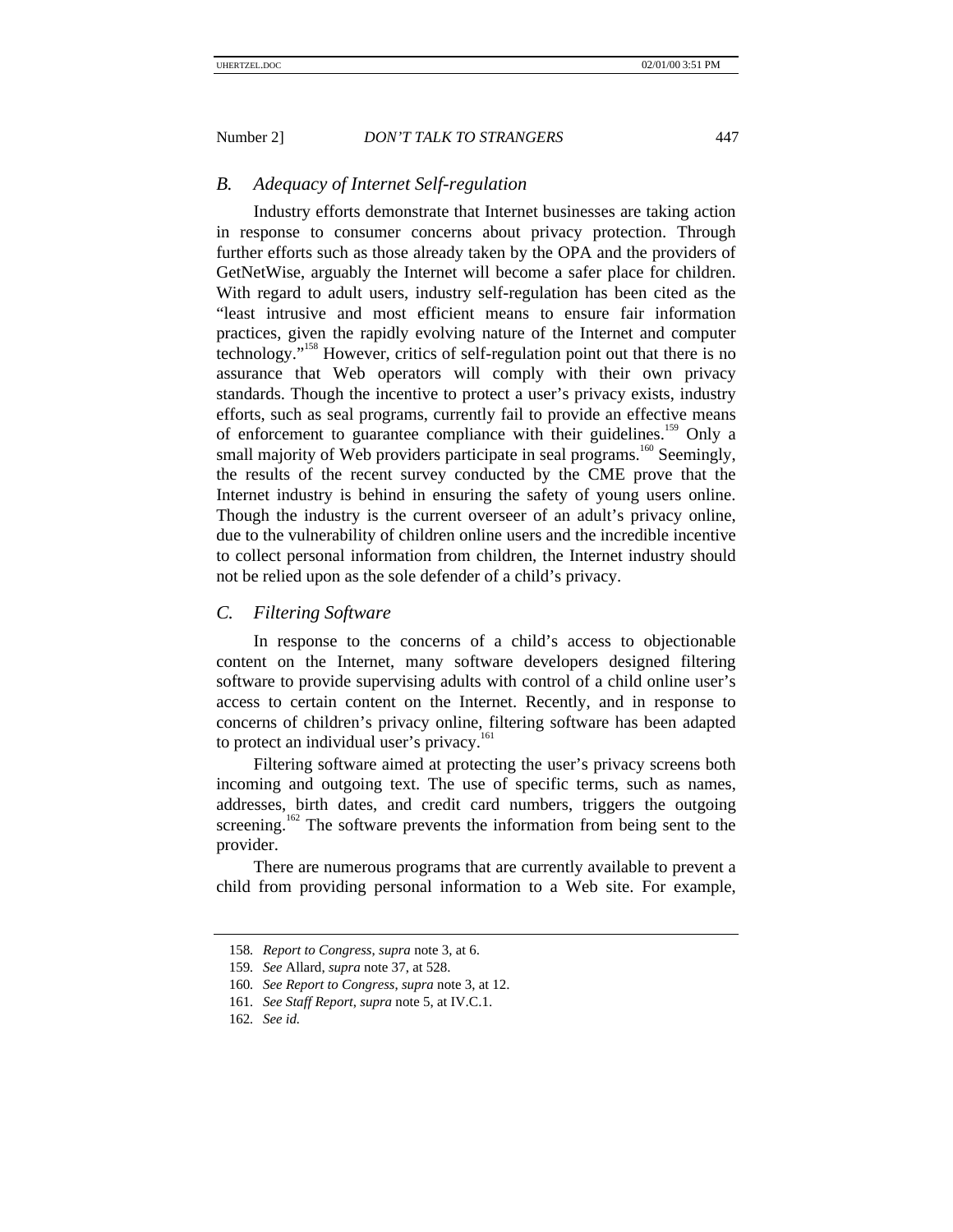Cybersitter, NetNanny, CyberPatrol, and Specs for Kids offer privacy preferences.<sup>163</sup> Also, some have additional features. For example, Cybersitter provides an option to filter access to chat rooms, e-mail, and games.<sup>164</sup> The software screens both incoming and outgoing information. The software can prevent the transfer of personal information such as a credit card number. Net Nanny offers the same features as CyberSitter and provides complete control to a supervising adult.<sup>165</sup>

#### *D. Adequacy of Filtering Software*

Filtering software can be an effective and useful tool to prevent the unsolicited collection of a child's personal information.<sup>166</sup> Filtering software empowers the parents of the child to regulate a child's experience online. Because parents are in the best position to determine to what extent their children should be allowed to participate in certain online activities, filtering software is arguably more attractive than legislation that dictates age restrictions. Furthermore, filtering software provides parental control without requiring that the parent release any personal information about themselves or their child. Filtering software protects the unsupervised child online.

The avid online child user can easily manipulate some filtering programs. For example, depending on how the information is entered, it is possible that the software would permit certain information to pass. Blocking software also might restrict a child's access to only a few sites, thereby hampering what could be a valuable online experience. Given the nature of technology and how quickly it changes, manufacturers must continuously update filtering software to keep up pace with information collection technology.

### V. NECESSARY PARTICIPANTS TO THE PROTECTION OF A CHILD'S PRIVACY ONLINE

Thus far, the discussion has demonstrated that the methods recognized as potential solutions to the problem of the unsolicited collection of a child's personally identifiable information suffer from shortcomings. Because COPPA violations are difficult to detect, the goals of the COPPA may never be fully achieved. Furthermore, the Internet industry has demonstrated its reluctance to abide by COPPA standards even as of late last year. Filtering software offers sufficient protection,

<sup>163</sup>*. See id.*

<sup>164</sup>*. See id.*

<sup>165</sup>*. See id.*

<sup>166</sup>*. See* ACLU v. Reno, 942 F. Supp. 824, 842 (1996).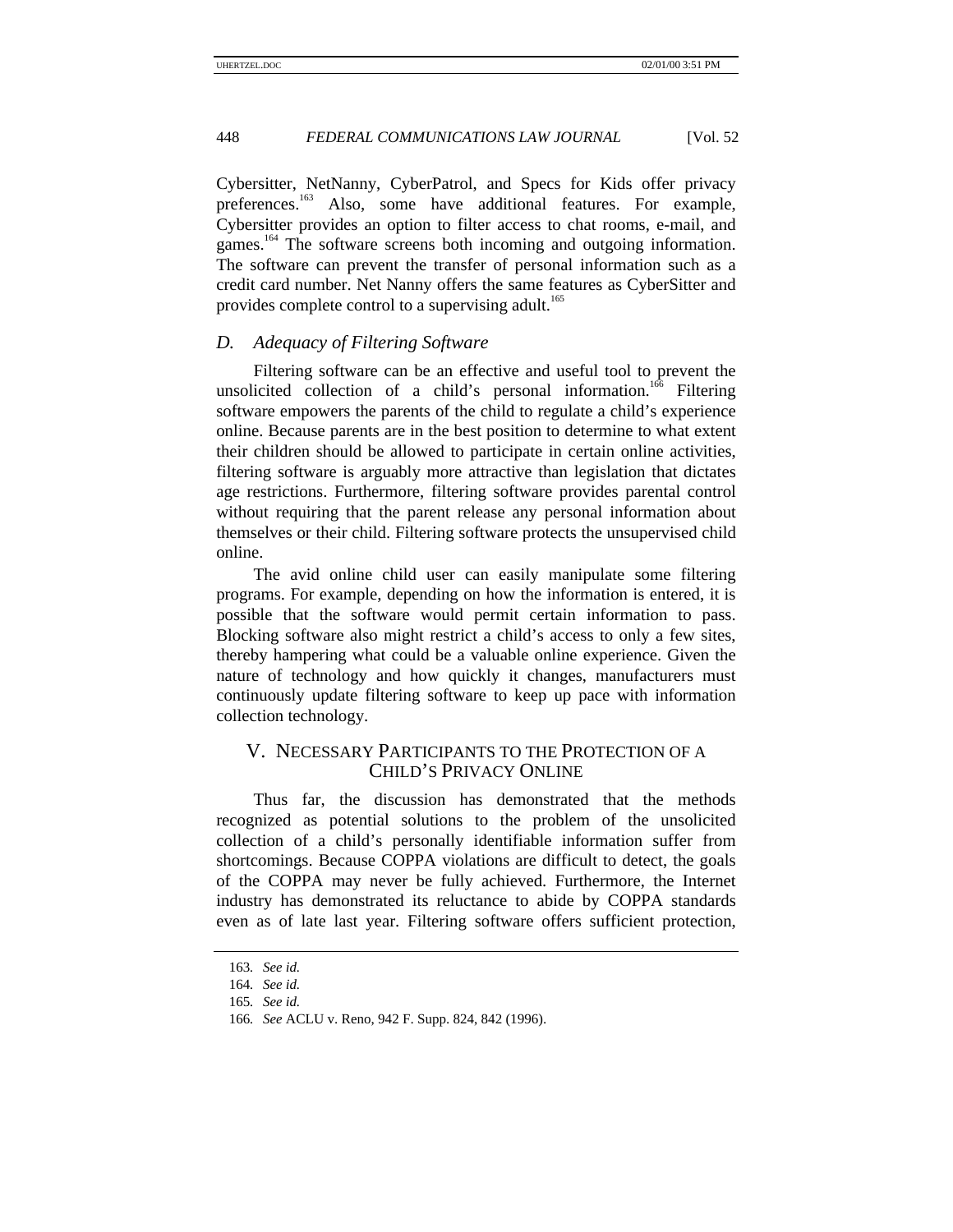however, only for those parents who know of its value and existence. Given these shortfalls, children remain unprotected while exploring the world of the Internet. Regardless of the existence and sufficiency of the COPPA or industry guidelines and coalitions, this Note proposes that the one group in the best position to protect a child's information online has been excluded from the "privacy" discussion: parents.

While the Internet progresses toward respecting its young users' privacy, the FTC, armed with the COPPA, looms in the background should misconduct occur. Unfortunately, neither the FTC nor the industry can guarantee that children will not journey away from sites dedicated to them, easily provide personal information to any requesting site, or post information on a bulletin board. As a result, it is time to call on parents to provide online protection where the COPPA and the Industry cannot. This proposal seems relatively obvious, yet many have overlooked the important function that parents serve. In fact, absent participation by parents, even the strongest legislation or industry action will not secure a child's privacy online.

Only informed parents can effectively ensure that their children's information is safe. Thus, protecting a child's privacy online would first require educating parents about the dangers their children confront in the Internet world. However, this education is not only for those Internet literate parents. The education would consist of a campaign, such as that begun by GetNetWise, to alert parents about the information collection practices and the resulting risks. Arguably, the COPPA's requirement of verifiable parental consent will serve to involve and alert parents of the children's web sites' practices. However, that assertion is premised on the assumption that all children's web sites will comply with the COPPA and that children will not effectively evade that requirement. Because such assumptions are currently in doubt, parents must be notified in addition to and in spite of the existence of the parental consent requirement.

The proposal does not require the constant supervision of a child's Internet use. It only requires that parents direct their children to proceed wisely in the Internet world. Very simply, the lesson is a familiar one: "Don't talk to strangers <online>!"<sup>167</sup> Instead of the unknown individual on the street, the stranger is the Internet. As a result, a child should be leery any time the "Internet" requests that a child disclose personally identifiable information. For older children, a more elaborate lesson may be in order given that they may recognize the potential dangers more readily. For example, there are certain precautions they may take, including: using a

<sup>167</sup>*. See also Staff Report*, *supra* note 5, at II.C.2.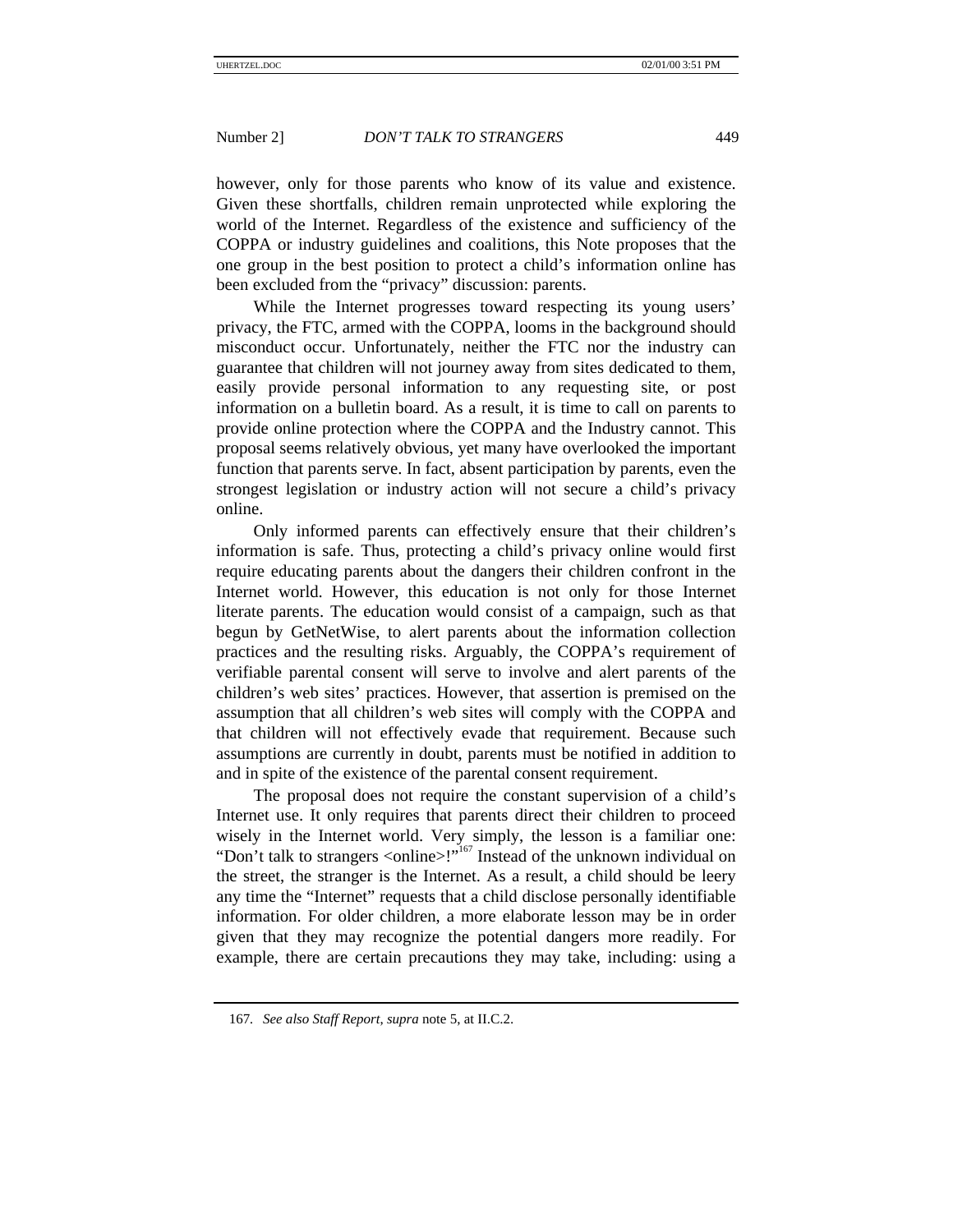false name and address when providing personal information to gain access to a site or game; avoiding posting personal information on a bulletin board or in a chat room; and selecting a screen name that does not provide any personal information.

This Note does not advocate that parents should be totally accountable for their children's activities online, as it is web operators that are the proven bad actors. However, because the effectiveness of legislation and Internet Industry guidelines remain to be seen, parents should not sit idly and presuppose their children's security online. Even though they may be the only remaining option, parents are in the best position to protect a child's personal information from being released online. The proposal is not fool proof. Certainly, the mere inclusion of parents will not *end* the release of information by children, the misuse of that information, or even the prey of children by online predators. Nevertheless, by excluding parents, a necessary party to the privacy discussion, the future of a child's safety online looks bleak.

### VI. CONCLUSION

The Internet is no doubt a valuable tool that serves endless purposes for both children and adults. However, both children and adults are susceptible to the customary practice of collecting personal information of users online without that user's knowledge or consent. While adults remain unprotected from such a practice, Congress set out to ensure the security of an online child's personal information with the passage of the COPPA. In a fruitless effort to thwart legislation and in response to consumer concerns, the Internet industry also has made an effort through seal programs and coalitions dedicated to protecting children's information online. In addition to legislation and Internet industry guidelines, software has become available to prevent the collection of personal information from an online user. Filtering software provides parents with complete control of their children's online use.

Given the many ways that currently secure a child's online journeys, one would guess the mission is complete. However, children remain inadequately protected. Their information continues to be collected or released without their parent's knowledge or consent. Naturally, such a state of affairs begs the question: Can children be completely secure online? The answer remains to be seen. However, this Note suggests that the answer will never be affirmative unless we include a necessary party to the group of already existing resources: parents. If legislators and the Internet share their information with parents, then parents will be as driven in the effort to protect their children online. In fact, no matter how strict